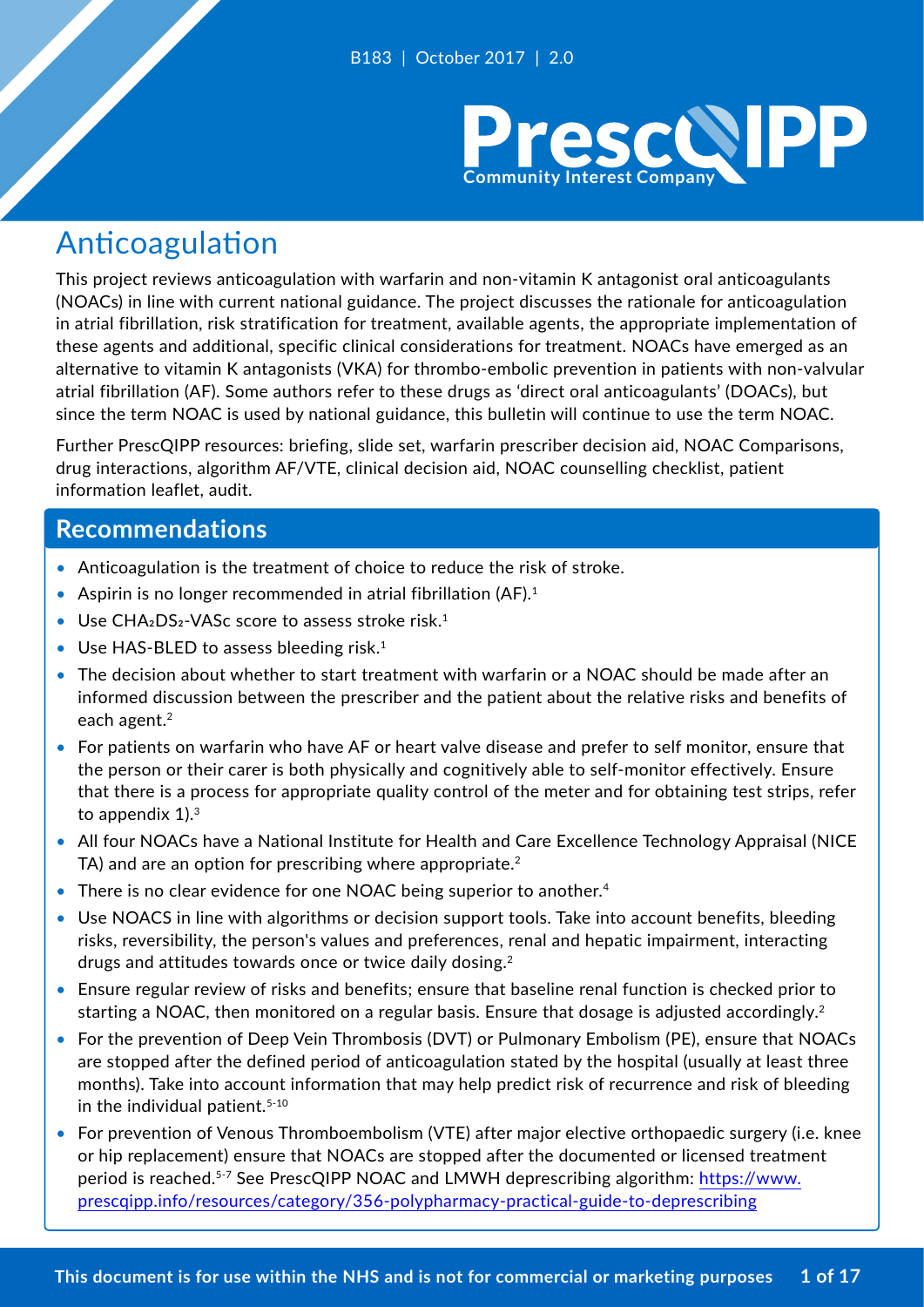## **Indications for oral anticoagulation**

It is estimated that 1.4 million people in England have AF. This is equal to 2.4% of the population.<sup>11</sup> AF increases the risk of stroke, which is a leading cause of death and disability worldwide. The use of oral anticoagulation in patients with atrial fibrillation at moderate or high risk of stroke, estimated by established criteria, improves outcomes. However, to ensure that the benefits exceed the risks of bleeding, appropriate patient selection is essential. Warfarin and other vitamin K antagonists have been the mainstay of treatment. They are highly effective treatments, reducing the relative risk of stroke by about two thirds, but their use is limited by a narrow therapeutic range, drug and food interactions, required monitoring, and risk of bleeding (see appendix 1. INR testing and monitoring). NOACs may be an alternative option.

Anticoagulation is prescribed in line with licensed indications for the treatment or prevention of thrombosis in the following conditions:

- Prevention of stroke and systemic embolism in adult patients with non-valvular atrial fibrillation (NVAF) with one or more risk factors.
- Treatment or recurrence of deep-vein thrombosis or pulmonary embolism.
- Cardioversion—target INR should be achieved at least three weeks before cardioversion and anticoagulation should continue for at least four weeks after the procedure (higher target values, such as an INR of 3, can be used for up to four weeks before the procedure to avoid cancellations due to low INR).
- Dilated cardiomyopathy.
- Mitral stenosis or regurgitation in patients with either atrial fibrillation, a history of systemic embolism, a left atrial thrombus, or an enlarged left atrium.
- Bioprosthetic heart valves in the mitral position (treat for three months), or in patients with a history of systemic embolism (treat for at least three months), or with a left atrial thrombus at surgery (treat until clot resolves), or with other risk factors (e.g. atrial fibrillation or a low ventricular ejection fraction).
- Acute arterial embolism requiring embolectomy (consider long-term treatment).
- Myocardial infarction.
- Mechanical prosthetic heart valves.<sup>12</sup>

### **Prevention of stroke and systemic embolism in people with non-valvular AF**

NICE CG180 recommends to offer anticoagulation with a NOAC or a vitamin K antagonist in AF patients with a CHA<sub>2</sub>DS<sub>2</sub>-VASc score of 2 or above or consider offering anticoagulation in men with a  $CHA<sub>2</sub>DS<sub>2</sub>-VASC score of 1 or more, taking bleeding risk into account.<sup>1</sup> See further guidance on scoring$ below. NICE states that aspirin monotherapy should not be offered solely for stroke prevention to people with atrial fibrillation.1 Warfarin is licensed for use without additional risk factors present. All NOACs are licensed for prevention of stroke in non-valvular atrial fibrillation plus at least one additional risk factor.

### **Background to NOACs**

NOACs are classified into two groups: direct thrombin inhibitor (dabigatran) or factor Xa inhibitors (rivaroxaban, apixaban and edoxaban).<sup>5-8</sup> Factor Xa catalyses the activation of prothrombin into thrombin so all NOACs exert an anti-thrombin effect and prevent activation of fibrinogen into fibrin.<sup>4</sup> Warfarin inhibits the formation of active clotting factors II, VII, IX and X.

NICE has issued TAs on the use of the four NOACs, apixaban, dabigatran, edoxaban and rivaroxaban, in several clinical settings. Table 1 below (also documented in NICE<sup>2</sup>) summarises the recommendations.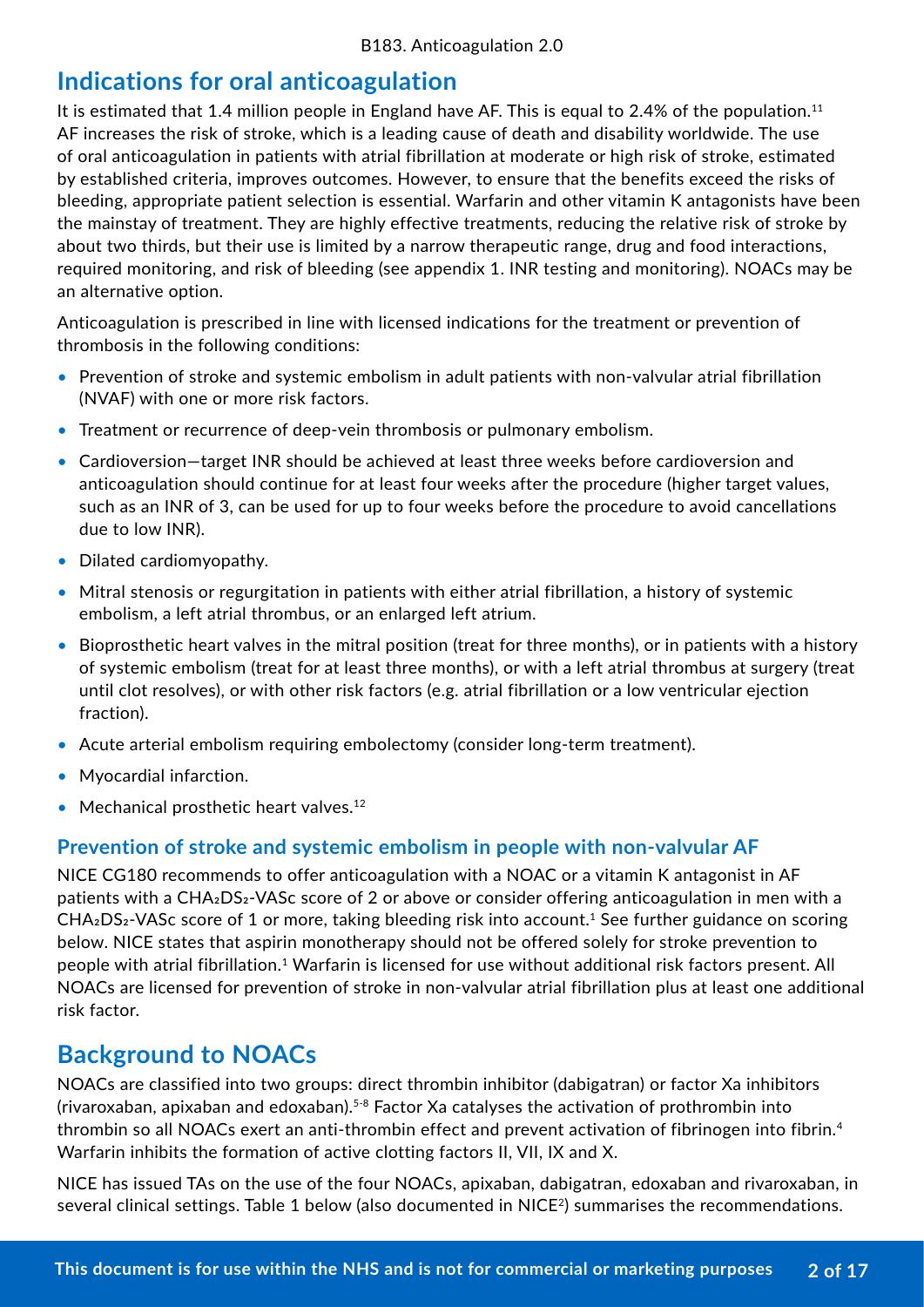### **Table 1: Summary of licensed indications and NICE recommendations**

| <b>Indication</b>                                                                            | Dabigatran                          | Rivaroxaban                                                                    | Apixaban                            | Edoxaban                            |
|----------------------------------------------------------------------------------------------|-------------------------------------|--------------------------------------------------------------------------------|-------------------------------------|-------------------------------------|
| Prevention of stroke and<br>systemic embolism in people<br>with non-valvular AF              | Recommended<br><b>NICE TA 24913</b> | Recommended<br><b>NICE TA 25614</b>                                            | Recommended<br><b>NICE TA 27515</b> | Recommended<br><b>NICE TA 35516</b> |
| Treatment and secondary<br>prevention of DVT and/or<br><b>PE</b>                             | Recommended<br><b>NICE TA 32717</b> | Recommended<br><b>NICE TA 26118</b><br>and 28719                               | Recommended<br><b>NICE TA 34120</b> | Recommended<br><b>NICE TA 35421</b> |
| Prevention of VTE after<br>elective hip or knee<br>replacement                               | Recommended<br><b>NICE TA 15722</b> | Recommended<br><b>NICE TA 17023</b>                                            | Recommended<br><b>NICE TA 24524</b> | Not licensed                        |
| Prevention of adverse<br>outcomes after acute<br>management of ACS with<br>raised biomarkers | Not licensed                        | Recommended<br>as an option<br>in specific<br>circumstances<br>$(TA 355)^{25}$ | Not licensed                        | Not licensed                        |

In the randomised controlled trials comparing NOACs with warfarin for stroke prevention in nonvalvular AF, the NOACs all provide non-inferior or superior protection against stroke. Most importantly, the risk of intracranial haemorrhage is significantly reduced with the use of NOACs as compared with warfarin.<sup>26</sup> A recent meta-analysis of seven studies found an odds ratio of 0.46 (95% CI 0.36 to 0.57) for intracranial haemorrhage risk associated with NOAC use as compared with warfarin among patients with AF.<sup>27</sup> Both of these findings have largely been replicated in real-world studies, although they are limited primarily to analyses of dabigatran and rivaroxaban use.<sup>26</sup>

A further meta-analysis of 12 studies (with a study population of 77,011) compared the safety and efficacy of the four NOACs to warfarin in patients with AF; NOACs were found to be superior to warfarin for the prevention of the composite of stroke and systemic embolism in patients with AF and an additional risk factor for stroke. There was a significant 52% reduction in intracranial haemorrhage, which drives the finding of significantly lower mortality. Cessation of long-term NOAC use and switch to warfarin may be associated with an increase in the composite of ischaemic stroke and systemic embolic events as well as major bleeding in the 30 days after cessation, which most likely highlights the necessity of close clinical supervision during this time.<sup>4</sup>

A large retrospective US insurance based study evaluated the effectiveness and safety of dabigatran, rivaroxaban, and apixaban by comparing each agent with warfarin. In patients with nonvalvular AF (NVAF), apixaban was associated with lower risks of both stroke and major bleeding, dabigatran was associated with similar risk of stroke but lower risk of major bleeding, and rivaroxaban was associated with similar risks of both stroke and major bleeding in comparison to warfarin.<sup>28</sup>

For ischaemic stroke, a Danish meta-analysis found no significant difference between NOACs and warfarin when the analysis was restricted to ischaemic stroke.<sup>29</sup>

NOACs have more predictable pharmacokinetics, fewer food and drug interactions, shorter half-lives, and quicker onset of action than warfarin. With the net benefit of the NOACs established and the convenience of fixed dosing without routine coagulation monitoring, NOACs are replacing warfarin as anticoagulants of choice in many patients.<sup>2</sup>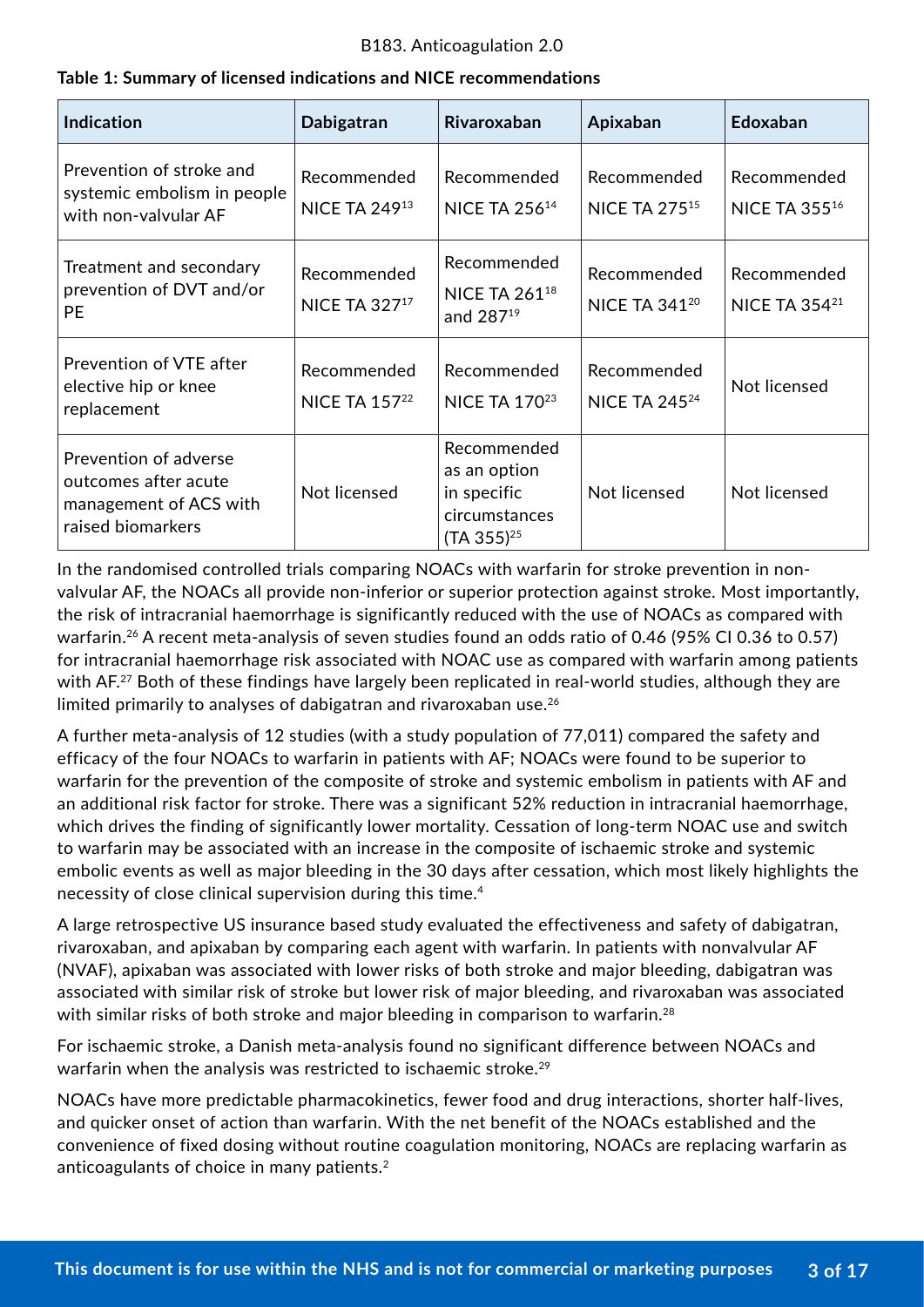### **Summary of NOAC studies in AF**

### **Dabigatran**

In the RE-LY (Randomized Evaluation of Long-Term Anticoagulation Therapy) study, dabigatran 150mg twice daily reduced the relative risk of stroke and systemic embolism by 34% compared with warfarin without a significant difference in major bleeding events.<sup>30</sup>

Dabigatran 110mg twice daily was non-inferior to warfarin for prevention of stroke and systemic embolism, with 20% fewer major bleeding events. Both dabigatran doses significantly reduced haemorrhagic stroke and intracranial haemorrhage. Dabigatran 150mg twice daily significantly reduced ischaemic stroke by 24% and vascular mortality by 12%, while gastrointestinal bleeding was significantly increased by 50%. There was a non-significant numerical increase in the rate of myocardial infarction with both dabigatran doses, which has not been replicated in large post-authorization analyses. These observational data have also replicated the benefit of dabigatran over vitamin K antagonists found in the RE-LY trial in patients who were mainly treated with the higher 150mg twice daily dose.<sup>30,31</sup>

### **Rivaroxaban**

In the ROCKET-AF (Rivaroxaban Once Daily Oral Direct Factor Xa Inhibition Compared with Vitamin K Antagonism for Prevention of Stroke and Embolism Trial in Atrial Fibrillation) trial, 14,264 patients were randomized to rivaroxaban 20mg once daily or vitamin K antagonist, with a dose adjustment to 15mg daily for those with estimated CrCl 30 - 49 mL/min.<sup>32</sup> Rivaroxaban was non-inferior to warfarin for the prevention of stroke and systemic embolism in the intent-to-treat analysis, while the perprotocol on-treatment analysis achieved statistical superiority with a 21% relative risk reduction in stroke or systemic embolism compared with warfarin. Rivaroxaban did not reduce the rates of mortality, ischaemic stroke, or major bleeding events compared to vitamin K antagonists. There was an increase in gastrointestinal bleeding events, but a significant reduction in haemorrhagic stroke and intracranial haemorrhage with rivaroxaban compared with warfarin.<sup>31</sup> A further real world observational new-user cohort study of 118,891 patients aged over 65 years concluded that treatments with rivaroxaban 20mg once daily was associated with statistically significant increases in intracranial haemorrhage and major extracranial bleeding, including major gastrointestinal bleeding, compared with dabigatran 150mg twice daily.32,33

### **Apixaban**

In the ARISTOTLE (Apixaban for Reduction in Stroke and Other Thrombo-embolic Events in Atrial Fibrillation) trial, apixaban 5mg twice daily reduced stroke or systemic embolism by 21% compared with warfarin, combined with a 31% reduction in major bleeding and an 11% reduction in all-cause mortality (all statistically significant).34 Rates of haemorrhagic stroke and intracranial haemorrhage, but not of ischaemic stroke, were lower on apixaban. Rates of gastrointestinal bleeding were similar between the two treatment arms.

Apixaban is the only NOAC that has been compared with aspirin in AF patients; apixaban significantly reduced stroke or systemic embolism by 55% compared with aspirin, with no or only a small difference in rates of major bleeding or intracranial haemorrhage.  $31,34$ 

### **Edoxaban**

In the ENGAGE AF-TIMI 48 (Effective Anticoagulation with Factor Xa Next Generation in Atrial Fibrillation – Thrombolysis in Myocardial Infarction 48) trial, edoxaban 60mg once daily and edoxaban 30mg once daily were compared with adjusted-dose warfarin.<sup>35</sup> Edoxaban 60mg once daily was noninferior to warfarin. In an on-treatment analysis, edoxaban 60mg once daily significantly reduced stroke or systemic embolism by 21% and significantly reduced major bleeding events by 20% compared with warfarin, while edoxaban 30mg once daily was non-inferior to warfarin for prevention of stroke and systemic embolism but significantly reduced major bleeding events by 53%. Cardiovascular death was reduced in patients randomized to edoxaban 60mg once daily or edoxaban 30mg once daily compared with warfarin. Only the higher dose regimen has been approved for stroke prevention in AF.<sup>31</sup>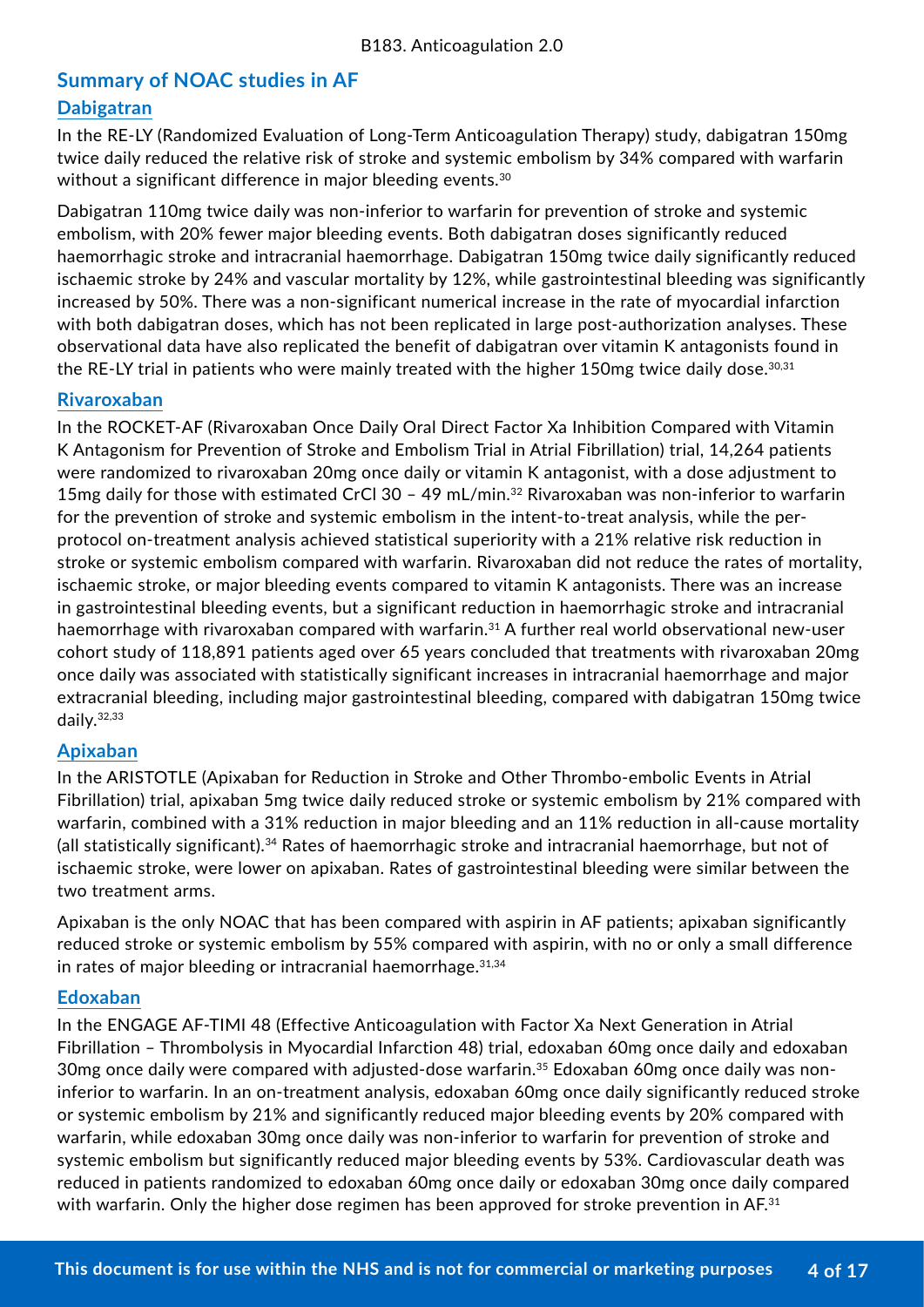### **Which NOAC do national guidelines recommend?**

There are no randomized clinical trials comparing NOACs, and the few indirect comparisons suggest that NOACs are equally effective in the prevention of stroke.

NICE states that several factors are likely to affect the choice of antithrombotic for an individual. It recommends to review and, if appropriate, revise prescribing and local policies relating to antithrombotics, including NOACs, to ensure these are in line with NICE guidance. All four NOACs must be included in local formularies for use in line with this guidance, with no additional funding or formulary restrictions. However, providers or commissioners can advise clinicians on the factors that should be considered when selecting a NOAC, and also that a particular medicine is preferred locally if an individual patient and clinician have agreed that they have no special reason for preferring one of the medicines over another.<sup>2</sup>

Certain clinical situations may favour one NOAC over another. For example, patients with severe renal function can be treated with apixaban, edoxaban or rivaroxaban.

Patients with AF with high stroke risk (e.g.  $CHA<sub>2</sub>DS<sub>2</sub> - VASC$  of 5 or 6) could be treated with dabigatran 150mg twice daily, as this was the only medication to show a significant reduction in ischaemic stroke risk as compared with warfarin in the randomised trials.<sup>26,30</sup>

For patients with AF at higher risk of bleeding, apixaban, edoxaban or dabigatran 110mg twice daily may be preferable given that each of these medications reduced the risk of bleeding as compared with warfarin.<sup>26</sup> Among newly anticoagulated non-valvular atrial fibrillation (NVAF) patients in the realworld setting of 45,361 patients, apixaban and dabigatran initiation was associated with significantly lower risk of major bleeding compared to warfarin initiation. When compared to apixaban, rivaroxaban initiation was associated with significantly higher risk of major bleeding.<sup>36</sup>

Patients who prefer once-daily dosing will find both edoxaban and rivaroxaban to be more convenient than the twice-daily regimens for apixaban and dabigatran.<sup>26</sup>

Patients looking for single-drug treatment of VTE (especially outpatient treatment) will favour the use of apixaban or rivaroxaban, which do not require five to ten days of pre-treatment with low molecular weight heparin as is required for dabigatran and edoxaban.<sup>26</sup>

As with all its recommendations, NICE expects that there is discussion with the person about the risks and benefits of the interventions and the person's values and preferences. This discussion should aim to help the person to reach a fully informed decision.<sup>2</sup>

NICE has produced a patient decision aid to support discussions about anticoagulant options for people with atrial fibrillation.<sup>37</sup> This is available at https://www.nice.org.uk/guidance/cg180/resources/patientdecision-%20aid-243734797

Keele university has also formulated an on-line decision aid available at [http://www.anticoagulation-dst.](http://www.anticoagulation-dst.co.uk) [co.uk](http://www.anticoagulation-dst.co.uk)

With this set of resources:

- Attachment 1 provides a clinical decision aid to support prescribing decisions.
- Attachment 2 is a further decision aid containing patient information.
- Attachment 3 is a warfarin clinical decision aid
- Attachment 4 is a patient information leaflet on NOACs.

The absence of direct comparisons between different NOACs and differences in study populations, analyses and other factors in key studies raise difficulties when choosing among them for different indications. Several factors are likely to affect the choice for an individual. The discussion should therefore consider all the possible alternative antithrombotic options, including the advantages and disadvantages of each as appropriate to the individual person's clinical circumstances, needs, values and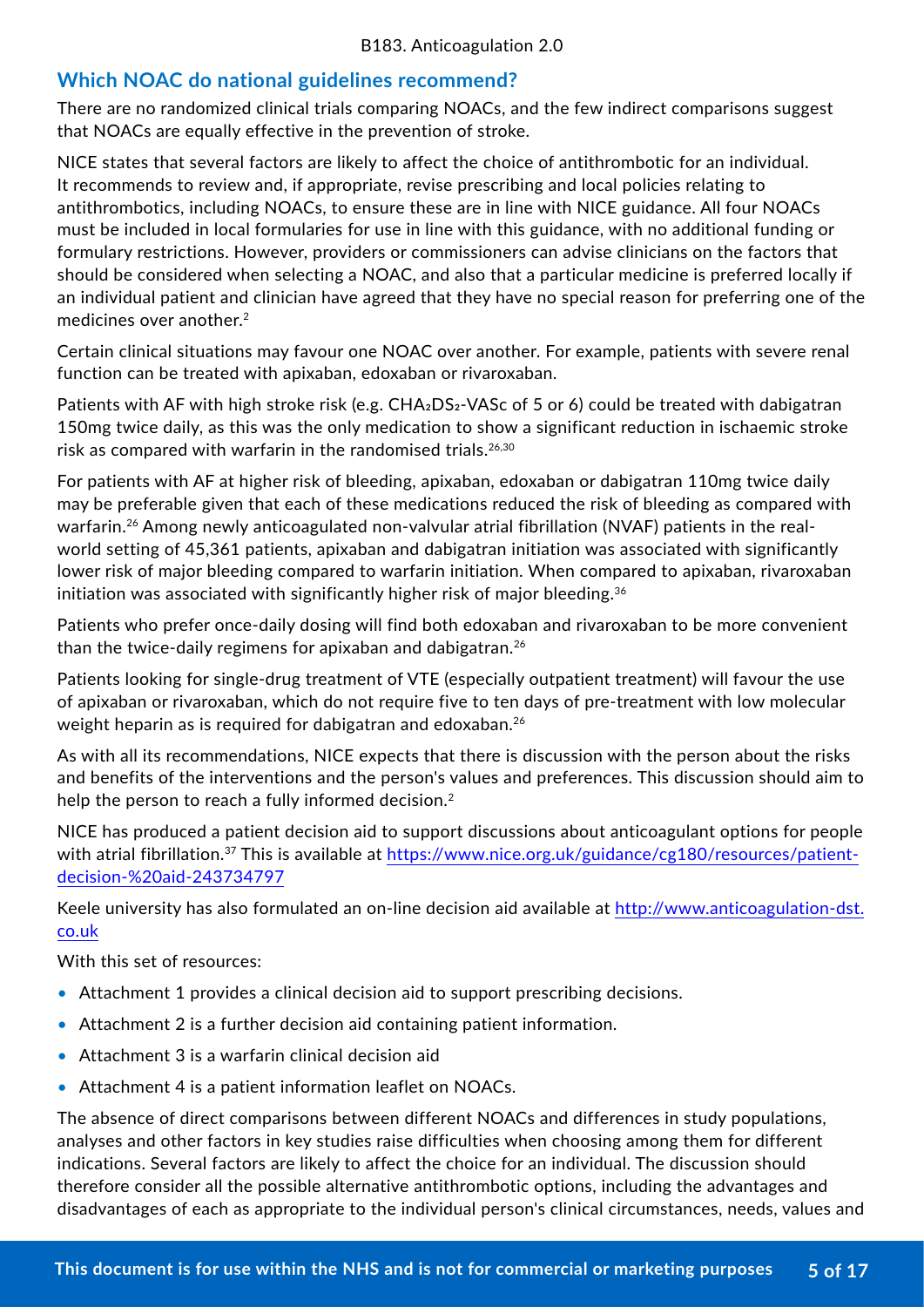preferences. These include:

- Benefits from anticoagulation
- Risk of bleeding
- Availability of antidotes
- Likelihood that the person will be able to maintain consistent anticoagulation with the different options (that is, the need for a high proportion of time in therapeutic range for warfarin and the need for high adherence for NOACs)
- Potentially interacting drugs
- Contra-indications
- Renal and hepatic function
- Past experiences and attitudes towards blood testing
- Preference for once or twice daily dosing
- Compliance
- Relative size of the capsules/tablets to ensure adherence
- Suitability for compliance aids (if relevant).<sup>2</sup>

Also refer to PrescQIPP NOAC counselling checklist at available at: [https://www.prescqipp.info/b183](https://www.prescqipp.info/b183-anticoagulation/category/400-anticoagulation) [anticoagulation/category/400-anticoagulation](https://www.prescqipp.info/b183-anticoagulation/category/400-anticoagulation)

Read codes can be incorporated into consultations to inform decision making i.e (EMIS Web)

- 8Cl. Shared decision making
- 8Cl0. Shared decision making with patient decision aid
- 8Cl1. Shared decision making without patient decision aid

Attachment 5 provides a tabulated comparison of the different NOACS. Attachment 6 provides further details on drug interactions. The European Heart Rhythm Association also provides practical guidance on the use of NOACs in patients with non-valvular AF.<sup>38</sup>

### **Assessing stroke risk and bleeding risk**

NICE recommends assessing stroke and bleeding risks using CHA<sub>2</sub>DS<sub>2</sub>-VASc and HAS-BLED scores.

The CHA<sub>2</sub>DS<sub>2</sub>-VASc stratifies stroke risk and is now integrated into practice systems. Refer to PrescQIPP anticoagulation clinical decision aid and algorithm. The recommendations in NICE CG180 are as follows:

- Score of 2 or more (men and women): offer anticoagulation, taking bleeding risk into account
- Score of 1 in men only: consider anticoagulants, taking bleeding risk into account

Of note is the strength of the recommendation, e.g. 'offer' is used for strong recommendations and 'consider' for weak recommendations by NICE.

Recommendations on the thresholds for recommending anticoagulation vary for other national guidelines. The European Society guidelines recommend anticoagulation in men only with a CHA2DS2- VASc score of 2 or more and in women with a  $CHA_2DS_2$ -VASc score of 3 or more.<sup>31</sup> The SIGN 2014 guidelines recommend that all patients with AF who have a CHADS<sub>2</sub> or CHA<sub>2</sub>DS<sub>2</sub>-VASc score of  $\geq$ 1 (one or more clinically relevant risk factors) should be considered for warfarin at a target INR of 2.5 (range 2.0-3.0) or a newer anticoagulant. The balance of risks and benefits of anticoagulant therapy should be assessed and discussed annually with the patient, with consideration given to patient preference.<sup>39</sup>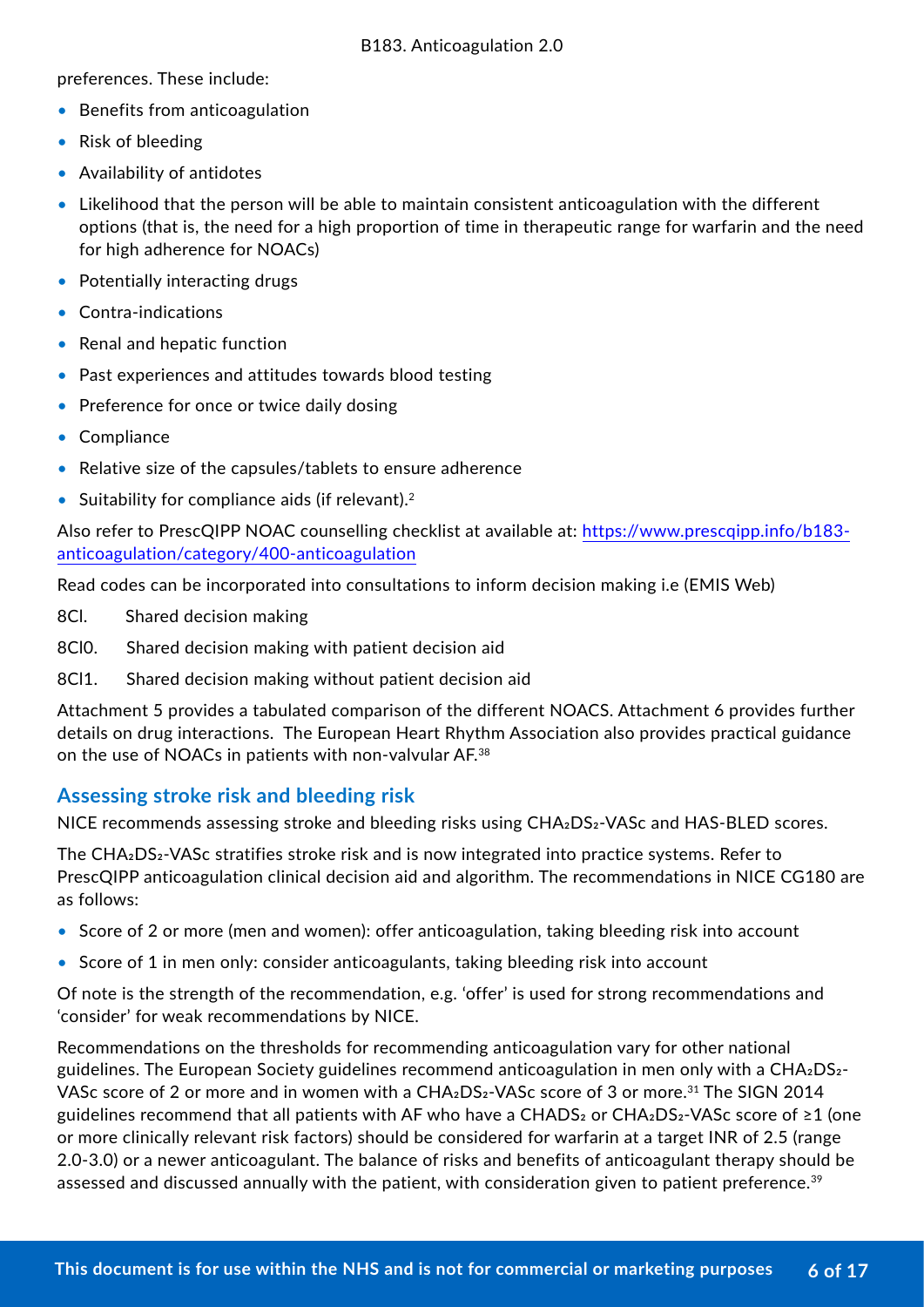The HAS-BLED score identifies those at high risk of bleeding (score >=3). Refer to PrescQIPP AF anticoagulation clinical decision aid and algorithms (attachments 1-4).

A paper published in the BMJ in 2016 compared actual event rates of thromboembolism and bleeding risk to predicted risks using the CHA<sub>2</sub>DS<sub>2</sub>-VASc or HAS-BLED score. The study used data from a commercial health claims data base of 21,934 adults with AF treated with dabigatran 150mg or warfarin. It was noted that the real and predicted risk of thromboembolism was similar at 1.7%/year. However the rates of major bleeding were underestimated.<sup>40</sup>

### **Other scores**

### **Q stroke**

Q stroke was also derived from the UK population. It assesses stroke risk over the next ten years. It is used for primary prevention only. Q Stroke also shows some improvement on current risk scoring methods, CHADS<sub>2</sub> and CHA<sub>2</sub>DS<sub>2</sub>-VASc, for the subset of patients with atrial fibrillation for whom anticoagulation may be required. However the authors concluded that further research is needed to evaluate the cost effectiveness of using the Q stroke algorithms in primary care.<sup>41</sup>

Refer to http://www.qstroke.org calculator

### **Q bleed**

The Q Bleed algorithm was developed from a 1.4 million UK patient population. It provides valid measures of absolute risk of gastrointestinal and intracranial bleed in patients with and without anticoagulation. Further research is needed to evaluate the clinical outcomes and the cost effectiveness of using these algorithms in primary care.<sup>42</sup>

Refer to <http://qbleed.org/>

Refer to Q bleed and Q stroke calculator<http://qbleed.org/plus-qstroke/>

### **Bleeding**

Bleeding is a risk common to all anticoagulants. The 2016 MHRA update re-iterated advice on the risk of haemorrhage for the three NOACs licensed at the time (apixaban, dabigatran and rivaroxaban), and these have also been incorporated into the SPC for edoxaban. Care should be taken when considering prescribing a NOAC to a person with other conditions, procedures or concomitant treatments (e.g. nonsteroidal anti-inflammatory drugs, antiplatelets) that may increase the risk of major bleeding.<sup>43</sup>

It has been estimated that 1-4% of patients treated with NOACs may experience major bleeding and around 1% may require emergency surgery or rapid reversal of the anticoagulant effect for other reasons.44 The bleeding risk is summarised in table 1.

|  |  | Table 1: Bleeding risk of NOACs compared to warfarin |  |  |
|--|--|------------------------------------------------------|--|--|
|  |  |                                                      |  |  |

| <b>Bleeding risk compared</b><br>to warfarin/Study               | Dabigatran<br>$RE-LY^{30}$                                                                           | Rivaroxaban<br>ROCKET <sup>32</sup> | Apixaban<br><b>ARISTOTLE</b> 34 | Edoxaban<br><b>ENGAGE AF-</b><br>TIMI 4835   |
|------------------------------------------------------------------|------------------------------------------------------------------------------------------------------|-------------------------------------|---------------------------------|----------------------------------------------|
| Major bleed and non-<br>major clinically significant<br>bleeding | Similar risk - 150mg bd<br>Significant reduced risk<br>110 <sub>mg</sub> bd                          | Similar risk                        | Reduced risk                    | Reduced risk                                 |
| Intracranial bleed                                               | Reduced risk                                                                                         | Reduced risk                        | Reduced risk                    | Reduced risk                                 |
| Major GI bleed                                                   | Significantly increased<br>risk with 150mg twice<br>daily.<br>Similar risk with 110mg<br>twice daily | Significantly<br>increased risk     | Similar risk                    | Significantly<br>Increased risk<br>with 60mg |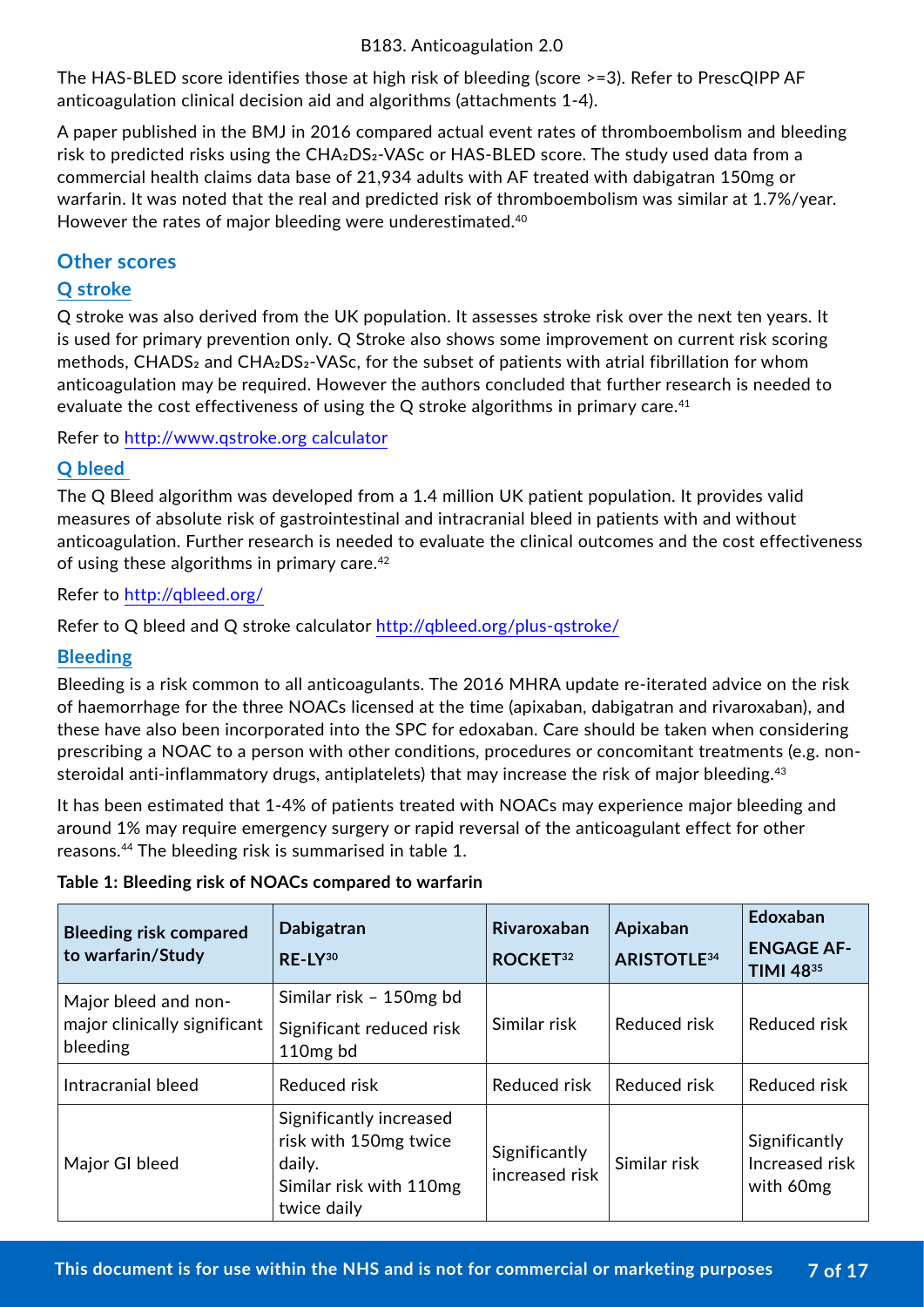The European Heart Rhythm Association has produced a universal NOAC anticoagulation card.<sup>38</sup> Specific alerts for the individual NOACs are listed in the PrescQIPP NOAC counselling checklist available at<https://www.prescqipp.info/b183-anticoagulation/category/400-anticoagulation>

Monitoring requirements are listed in the AF decision aid (attachment 1).

## **Renal function**

The MHRA advises that impaired renal function may be a contraindication or recommendation not to use an anticoagulant medicine, or may require a dose reduction:<sup>43</sup> see manufacturers' SPCs for more information and attachment 5 – table of NOAC comparisons for more information.

It is important to note that all major trials of NOACs versus warfarin for stroke prevention in AF used the Cockcroft-Gault equation to estimate renal function.<sup>26</sup> The SPC of each NOAC recommends that 'Cockcroft and Gault' formula is used for dosing and monitoring, 5-8 i.e.

CrCl = [140 - age(yrs)] x ideal body weight or actual if less (kg) x1.23 for males (1.04 in women) Serum creatinine (micromole/l)

The NICE guideline on chronic kidney disease recommends that healthcare professionals should consider apixaban in preference to warfarin in people with a confirmed eGFR of 30–50 ml/min/1.73m<sup>2</sup> and non-valvular atrial fibrillation who have one or more specified risk factors for stroke.44 The full guideline explains that this recommendation is based on a pre-specified subgroup analysis of the ARISTOTLE study. This found that, compared with warfarin, apixaban reduced the rate of stroke, death, and major bleeding, and people with impaired kidney function (eGFR 25-50 ml/min/1.73m<sup>2</sup>) had the greatest reduction in major bleeding with apixaban compared with warfarin.<sup>34</sup> The SPC for edoxaban states that, when edoxaban was used for preventing stroke and systemic embolism in people with nonvalvular atrial fibrillation, a trend towards decreasing efficacy with increasing creatinine clearance was observed for edoxaban compared with well-managed warfarin. Therefore, edoxaban should be used in people with non-valvular atrial fibrillation and high creatinine clearance only after a careful evaluation of the individual thromboembolic and bleeding risk.<sup>8</sup>

## **Antidotes**

Specific antidotes to NOACs have recently been developed or are in current development. The London Medicines Evaluation Network has summarised these:

- Idarucizumab is currently available to reverse the anticoagulant effects of dabigatran.
- Andexanet alfa is being developed (for potential launch in 2017) to reverse the anticoagulant effects of rivaroxaban, apixaban and potentially edoxaban.
- Aripazine (PER977) is being developed (currently in phase 2 studies) as a universal antidote to reverse the anticoagulant effect of NOACs, oral factor Xa inhibitors, fondaparinux, LMWHs and unfractionated heparins.<sup>45</sup>

Currently, in the event of life-threatening haemorrhage in patients taking NOACs, off-label use of prothrombin complex concentrate, activated prothrombin complex concentrate or recombinantactivated factor VIIa may be considered. However, their effectiveness is not demonstrated in clinical trials and conflicting data means that no consensus is available for treatment protocols. It is feared that an inability to rapidly reverse the anticoagulant effects of NOACs with unvalidated reversal strategies may seriously compromise the clinical outcome and even render the situation unsalvageable.

Development of specific antidotes designed to reverse the anticoagulant activity of NOACs may provide an important treatment option for patients who experience a major bleeding event or require emergency surgery. The availability of antidotes to NOACs may help provide clinicians and patients with reassurance about the safety of using NOACs, in case an emergency were to occur.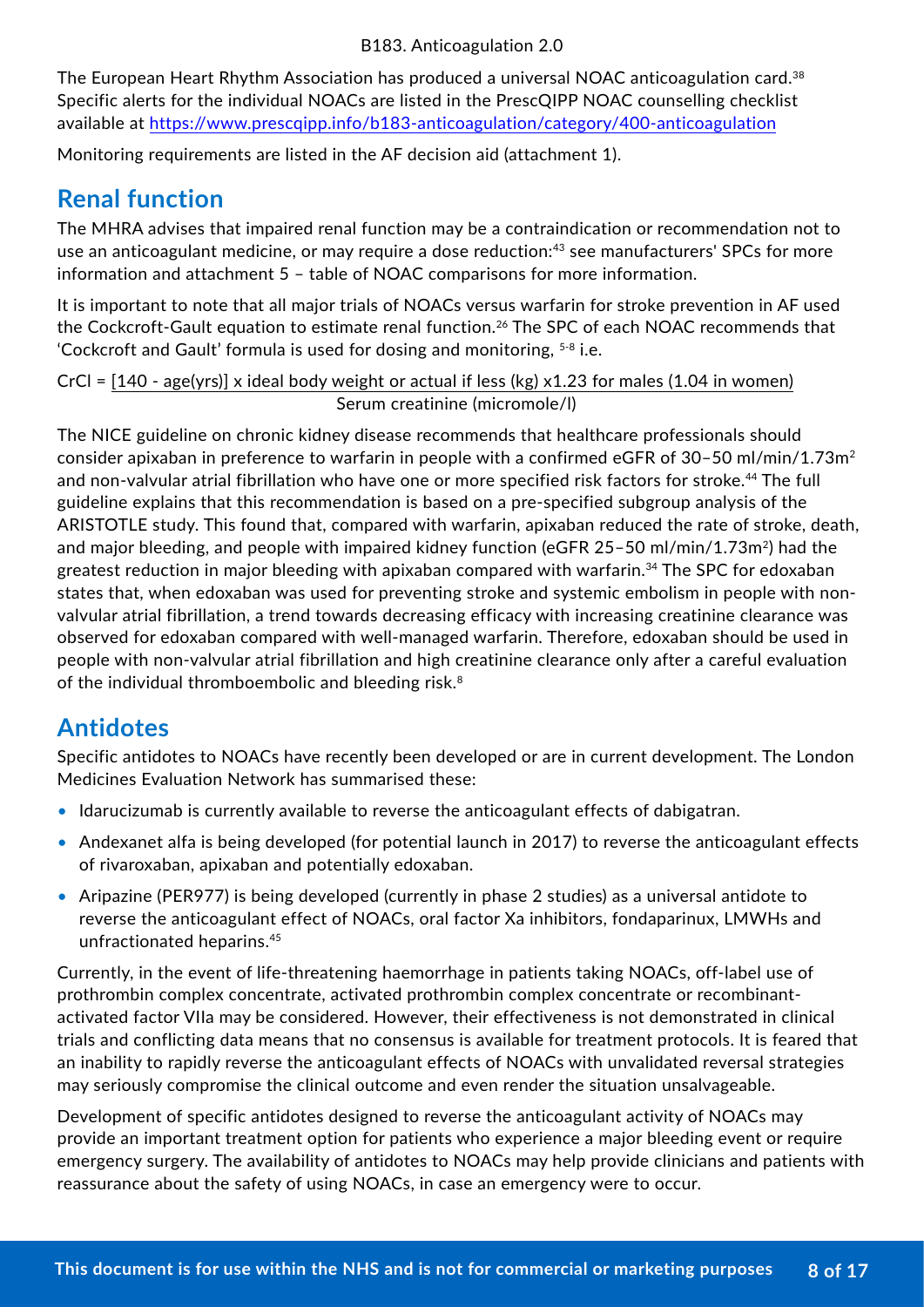The manufacturer of idarucizumab estimates that between 0.3% to 2.87% of patients using dabigatran will experience a major bleed and around 1.2% of patients using dabigatran would be eligible for therapy with idarucizumab. However it is not yet clear how frequently NOAC antidotes will actually be required to manage bleeding emergencies in patients taking NOACs. The anticoagulant effect of warfarin can be effectively and rapidly reversed by giving phytomenadione (vitamin K) or in severe cases by using prothrombin complexes or fresh frozen plasma to manage bleeding.<sup>45</sup>

## **Duration of anticoagulation**

**Atrial Fibrillation:** Review the need for anticoagulation and the quality of anticoagulation at least annually, or more frequently if clinically relevant events occur affecting anticoagulation or bleeding risk.<sup>1</sup> **Venous thrombo-embolism (VTE):** Should generally be treated for either three months or indefinitely. The decision to stop anticoagulants at three months or to treat indefinitely is dominated by the long term risk of recurrence, and secondarily influenced by the risk of bleeding and by patient preference.9,10,46

VTE provoked by a reversible risk factor, or a first unprovoked isolated distal (calf) deep vein thrombosis (DVT), has a low risk of recurrence and is usually treated for three months.<sup>9,10,46</sup>

VTE associated with active cancer, or a second unprovoked VTE, has a high risk of recurrence and is usually treated indefinitely. Indefinite anticoagulation is often chosen if there is a low risk of bleeding, whereas anticoagulation is usually stopped at three months if there is a high risk of bleeding.<sup>9,10,46</sup>

For prevention of VTE after major elective orthopaedic surgery (i.e. knee or hip replacement) ensure NOACs are stopped after the documented (as in discharge) or licensed duration of treatment period is reached, see attachment 5 in table of comparisons for licensed durations of therapy.<sup>5,6,7</sup> A VTE algorithm is available in attachment 8.

## **Elderly**

- Ensure changes in renal function are monitored and the dose adjusted accordingly.
- Good data are available to support the use of anticoagulants in older patients including from BAFTA (Birmingham Atrial Fibrillation Treatment of the Aged Study).<sup>47</sup>
- Check for expired indications, e.g. temporary loss of mobility that has now resolved).
- Caution : Avoid increased risk of bleeding through co-prescribing of anticoagulants, antiplatelets and NSAIDs.<sup>12</sup>

## **Analysis and costs**

Analysis of usage in AF can be obtained through QoF indicators. Table 2 states these for 2016/17.<sup>48</sup>

### **Table 2: QoF indicators for atrial fibrillation**

| <b>Indicator</b>      |                                                                                                                                                                                                                                                                                                                                                               | <b>Points</b> | Achievement<br>thresholds |
|-----------------------|---------------------------------------------------------------------------------------------------------------------------------------------------------------------------------------------------------------------------------------------------------------------------------------------------------------------------------------------------------------|---------------|---------------------------|
| <b>Records</b>        | AF001. The contractor establishes and maintains a register of<br>patients with atrial fibrillation                                                                                                                                                                                                                                                            | 5             |                           |
| Ongoing<br>management | AF006. The percentage of patients with atrial fibrillation in<br>whom stroke risk has been assessed using the CHA2DS2-VASc<br>score risk stratification scoring system in the preceding 12<br>months (excluding those patients with a previous CHADS2 or<br>CHA <sub>2</sub> DS <sub>2</sub> -VAS <sub>c</sub> score of 2 or more)<br>NICE 2014 menu ID: NM81 | 12            | 40-90%                    |
|                       | AF007. In those patients with atrial fibrillation with a record of<br>a CHA <sub>2</sub> DS <sub>2</sub> -VAS <sub>c</sub> score of 2 or more, the percentage of patients<br>who are currently treated with anti-coagulation drug therapy<br>NICE 2014 menu ID: NM82                                                                                          | 12            | 40-70%                    |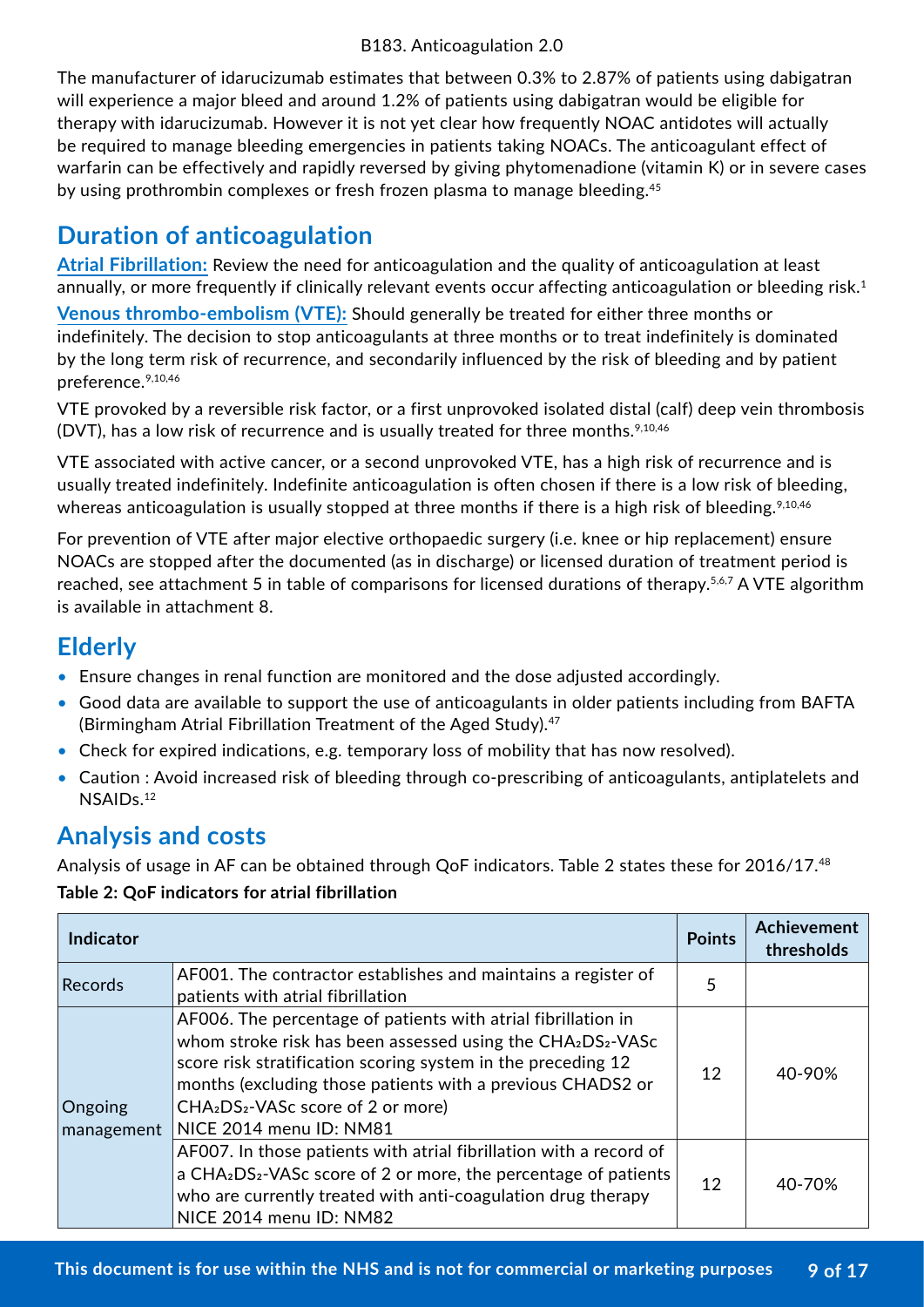In England and Wales, almost £323.1 million is spent on oral anticoagulants annually (ePACT March to May 2017). This equates to £13,256 per 1,000 patients. A further breakdown of individual drugs is tabulated in table 3. Efficiencies may be achieved through ensuring appropriate managed use of NOACs across secondary and primary care and ensuring that duration of treatment (as stated above) is appropriate and in line with licensed indications. An audit to ensure appropriate monitoring and duration of treatment is available in attachment 7.

|                                                                  | Warfarin                                      | Dabigatran   | Rivaroxaban   | Apixaban      | Edoxaban |
|------------------------------------------------------------------|-----------------------------------------------|--------------|---------------|---------------|----------|
| Cost of 28 days treatment <sup>49</sup>                          | 3mg - £0.79<br>and any<br>monitoring<br>costs | £47.60       | £50.40        | £53.20        | £49.00   |
| Total spend in England and<br>Wales (epact March to May<br>2017) | £3.7 million                                  | £5.2 million | £37.4 million | £32.9 million | £707,000 |
| Total items England and<br>Wales (epact March to May<br>2017     | 2.7 million                                   | 120,332      | 832,680       | 730,521       | 15,316   |

## **References**

- 1. National Institute for Health and Care Excellence. Clinical guideline 180. Atrial fibrillation: management. Last update August 2014. Available at [www.nice.org.uk/guidance/](http://www.nice.org.uk/guidance/cg180?unlid=4160667162016101621016) [cg180?unlid=4160667162016101621016](http://www.nice.org.uk/guidance/cg180?unlid=4160667162016101621016) accessed 8/9/16
- 2. National Institute for Health and Care Excellence. Key Therapeutic Topics (KTT) Non-vitamin K antagonist oral anticoagulants (NOACs). February 2016. Available at [www.nice.org.uk/guidance/](http://www.nice.org.uk/guidance/ktt16/resources/nonvitamin-k-antagonist-oral-anticoagulants-noacs-587579560) [ktt16/resources/nonvitamin-k-antagonist-oral-anticoagulants-noacs-58757956094149](http://www.nice.org.uk/guidance/ktt16/resources/nonvitamin-k-antagonist-oral-anticoagulants-noacs-587579560) accessed 8/9/16
- 3. National Institute for Health and Care Excellence. Diagnostics guidance DG14. Atrial fibrillation and heart valve disease: selfmonitoring coagulation status using point of care coagulometers (the CoaguChek XS system and the INRatio2 PT/INR monitor). September 2014. Available at [https://](https://www.nice.org.uk/guidance/dg14) [www.nice.org.uk/guidance/dg14](https://www.nice.org.uk/guidance/dg14) accessed 13/12/16
- 4. Hicks T, Stewart F, Eisinga A. NOACs versus warfarin for stroke prevention in patients with AF: a systematic review and meta-analysis. Open Heart. 2016 Jan 18;3(1): Available at [www.ncbi.nlm.nih.](http://www.ncbi.nlm.nih.gov/pubmed/26848392) [gov/pubmed/26848392](http://www.ncbi.nlm.nih.gov/pubmed/26848392) accessed 8/9/16
- 5. Summary of product characteristics. Pradaxa 75mg, 150mg, 110mg, Boehringer Ingelheim limited. Last updated 15/05/17. Available via [www.medicines.org.uk](http://www.medicines.org.uk) on 31/08/17
- 6. Summary of product characteristics. Xarelto 2.5mg, 10mg, 15mg, 20mg film coated tablets. Bayer plc. Last updated 07/07/17. Available via [www.medicines.org.uk](http://www.medicines.org.uk) on 18/10/16
- 7. Summary of product characteristics. Eliquis 5mg film coated tablets. Bristol-Myers Squibb-Pfizer. Last updated 27/02/17. Available via www.medicines.org.uk on 31/08/17
- 8. Summary of product characteristics. Lixiana 15mg, 30mg, 60mg film coated tablets. Daiichi Sankyo. Last updated 31/07/17. Available via [www.medicines.org.uk](http://www.medicines.org.uk) on 31/08/17
- 9. National Institute for Health and Care Excellence. Clinical Guideline 144 (CG 144). Venous thromboembolic diseases: diagnosis, management and thrombophilia testing. June 2012. Updated November 2015. Available at [www.nice.org.uk/guidance/cg144](http://www.nice.org.uk/guidance/cg144) accessed 8/11/16
- 10. Scottish intercollegiate Guideline Network. Prevention and management of venous thromboembolism. December 2010. Available at <http://www.sign.ac.uk/guidelines/fulltext/122/> accessed 17/10/16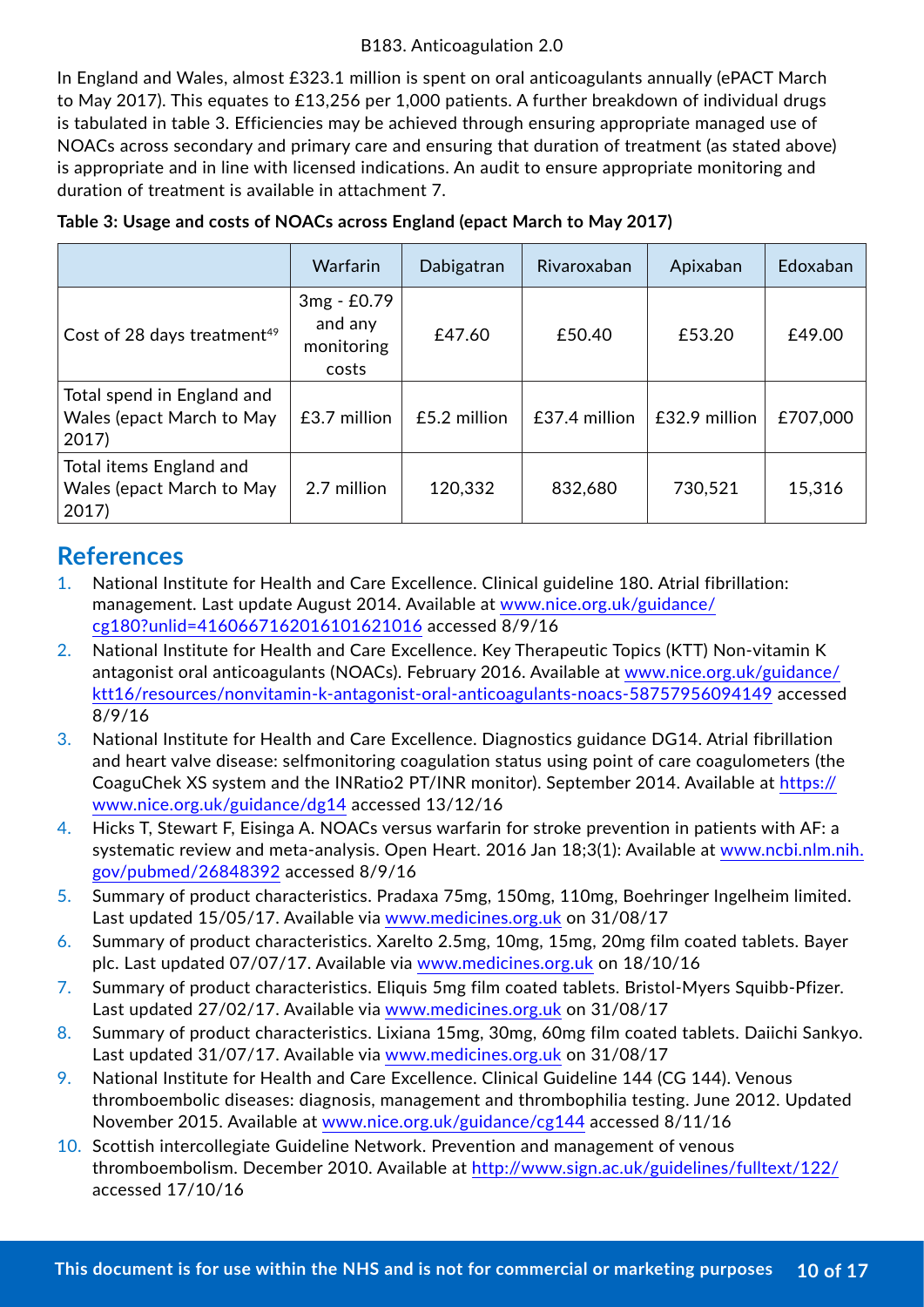- 11. Public Health England. Atrial fibrillation prevalence estimates in England: Application of recent population estimates of AF in Sweden. September 2017. Available at https://www.gov.uk/government/uploads/system/uploads/attachment\_data/file/644869/atrial\_ fibrillation\_AF\_briefing.pdf accessed 09/10/2017
- 12. Joint Formulary Committee. British National Formulary (online) London: BMJ Group and Pharmaceutical Press; October 2016. Accessed 26/10/16.
- 13. National Institute for Health and Care Excellence. Technology Appraisal 249. Dabigatran etexilate for the prevention of stroke and systemic embolism in atrial fibrillation March 2012. Available at [www.nice.org.uk/guidance/ta249](http://www.nice.org.uk/guidance/ta249) accessed 8/9/16
- 14. National Institute for Health and Care Excellence. Technology appraisal 256. Rivaroxaban for the prevention of stroke and systemic embolism in people with atrial fibrillation. May 2012. Available at [www.nice.org.uk/guidance/ta256](http://www.nice.org.uk/guidance/ta256) accessed 8/9/16
- 15. National Institute for Health and Care Excellence. Technology appraisal 275. Apixaban for preventing stroke and systemic embolism in people with nonvalvular atrial fibrillation. Feb 2013. Available at [www.nice.org.uk/guidance/ta275](http://www.nice.org.uk/guidance/ta275) accessed 8/9/16
- 16. National Institute for Health and Care Excellence. Technology appraisal 355. Edoxaban for preventing stroke and systemic embolism in people with non-valvular atrial fibrillation. Sep 2015. Available at [www.nice.org.uk/guidance/ta355](http://www.nice.org.uk/guidance/ta355) accessed 8/9/16
- 17. National Institute for Health and Care Excellence. Technology appraisal 327. Dabigatran etexilate for the treatment and secondary prevention of deep vein thrombosis and/or pulmonary embolism Sep 2015. Available at [www.nice.org.uk/guidance/ta327](http://www.nice.org.uk/guidance/ta327) accessed 8/9/16
- 18. National Institute for Health and Care Excellence. Technology appraisal 261. Rivaroxaban for the treatment of deep vein thrombosis and prevention of recurrent deep vein thrombosis and pulmonary embolism. July 2012. Available at [www.nice.org.uk/guidance/ta261](http://www.nice.org.uk/guidance/ta261) accessed 8/9/16
- 19. National Institute for Health and Care Excellence. Technology appraisal 287. Rivaroxaban for treating pulmonary embolism and preventing recurrent venous thromboembolism. June 2013. Available at [www.nice.org.uk/guidance/ta287](http://www.nice.org.uk/guidance/ta287) accessed 8/9/16
- 20. National Institute for Health and Care Excellence. Technology appraisal 341. Apixaban for the treatment and secondary prevention of deep vein thrombosis and/or pulmonary embolism. June 2015. Available at https://www.nice.org.uk/guidance/ta341 accessed 8/9/16
- 21. National Institute for Health and Care Excellence. Technology appraisal 354. Edoxaban for treating and for preventing deep vein thrombosis and pulmonary embolism. August 2015. Available at [www.](http://www.nice.org.uk/guidance/ta354) [nice.org.uk/guidance/ta354](http://www.nice.org.uk/guidance/ta354) accessed 8/9/16
- 22. National Institute for Health and Care Excellence. Technology appraisal 157. Dabigatran etexilate for the prevention of venous thromboembolism after hip or knee replacement surgery in adults. September 2008. Available at [www.nice.org.uk/guidance/ta157](http://www.nice.org.uk/guidance/ta157) accessed 8/9/16
- 23. National Institute for Health and Care Excellence. Technology appraisal 170. Rivaroxaban for the prevention of venous thromboembolism after total hip or total knee replacement in adults. April 2009. Available at [www.nice.org.uk/guidance/ta170](http://www.nice.org.uk/guidance/ta170) accessed 8/9/16
- 24. National Institute for Health and Care Excellence. Technology appraisal 245. Apixaban for the prevention of venous thromboembolism after total hip or knee replacement in adults. January 2012. Available at [www.nice.org.uk/guidance/ta245](http://www.nice.org.uk/guidance/ta245) accessed 8/9/16
- 25. National Institute for Health and Care Excellence. Technology appraisal 355. Edoxaban for preventing stroke and systemic embolism in people with non-valvular atrial fibrillation. September 2015. Available at [www.nice.org.uk/guidance/ta](http://www.nice.org.uk/guidance/ta)355 accessed 8/9/16
- 26. Barnes GD, Kurtz B. Direct oral anticoagulants: unique properties and practical approaches to management. Heart 2016;102:1620-1626.
- 27. Kundu A, Sen P, Sardar P, et al. Intracranial hemorrhage with target specific oral anticoagulants in patients with atrial fibrillation: an updated meta-analysis of randomized controlled trials. Int J Cardiol 2016;203:1000–2. Available at [http://www.](http://www.internationaljournalofcardiology.com/article/S0167-5273(15)30908-6/fulltext) [internationaljournalofcardiology.com/article/S0167-5273\(15\)30908-6/fulltext](http://www.internationaljournalofcardiology.com/article/S0167-5273(15)30908-6/fulltext) accessed 21/2/17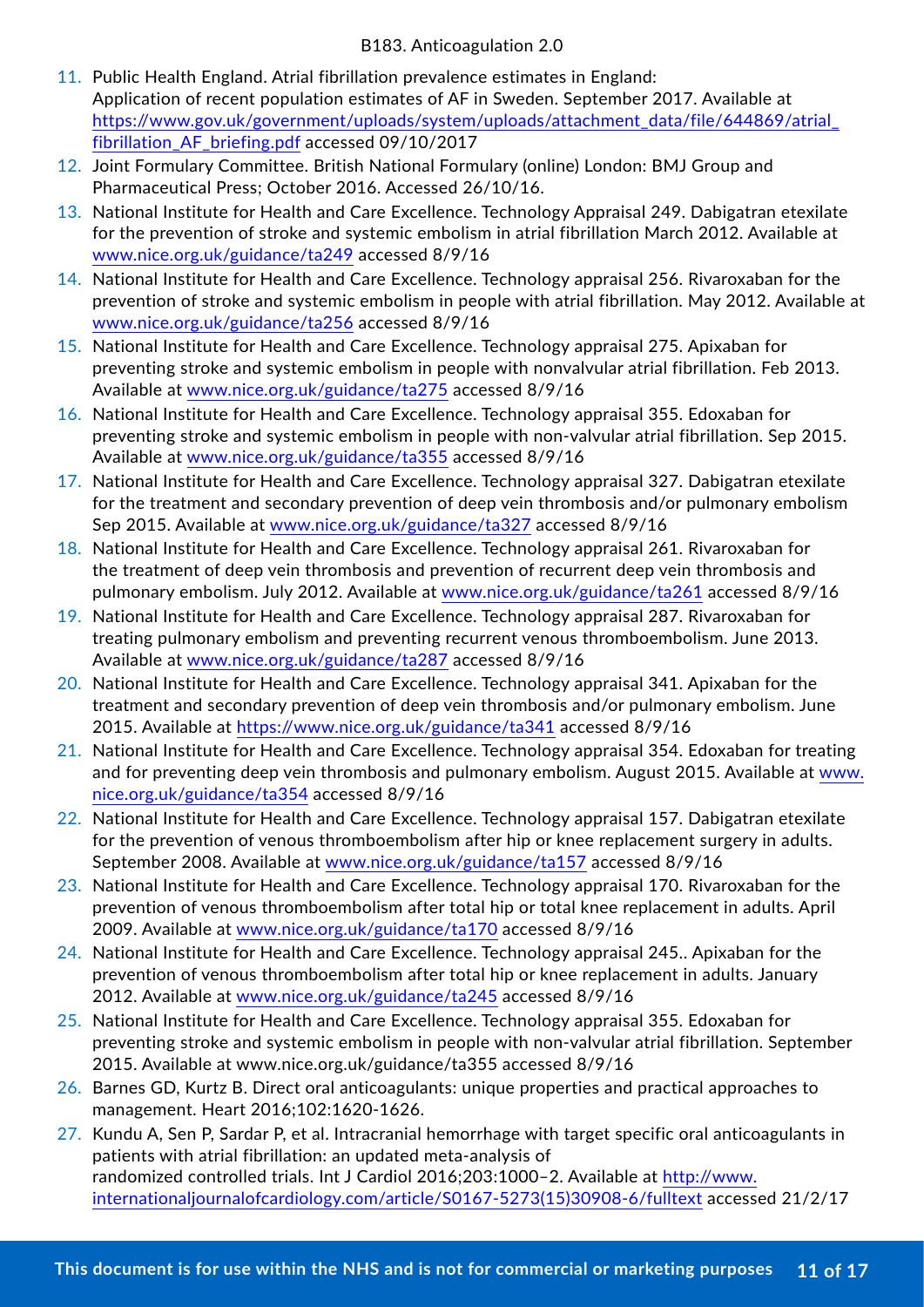- 28. Yao X, Abraham NS, Sangaralingham LR, et al. Effectiveness and Safety of Dabigatran, Rivaroxaban, and Apixaban Versus Warfarin in Nonvalvular Atrial Fibrillation. Journal of the American Heart Association: Cardiovascular and Cerebrovascular Disease. 2016;5(6):e003725. doi:10.1161/ JAHA.116.003725. Available at <https://www.ncbi.nlm.nih.gov/pmc/articles/PMC4937291/> accessed 20/2/17
- 29. Bjerregaard T , Skjøth F, Nielsen PB, et al. Comparatiive effectiveness and safety of non-vitamin K antagonist oral anticoagulants and warfarin in patients with atrial fibrillation: propensity weighted nationwide cohort study. BMJ 2016;353:i3189. Available at [www.bmj.com/content/353/bmj.i3189](http://www.bmj.com/content/353/bmj.i3189) accessed 18/10/16
- 30. Connolly S, Ezekowitz M, Yusuf S et al. Dabigatran versus Warfarin in Patients with Atrial Fibrillation. N Engl J Med 2009; 361:1139-115110. Available at [www.nejm.org/doi/full/10.1056/](http://www.nejm.org/doi/full/10.1056/NEJMoa0905561#t=article) [NEJMoa0905561#t=article](http://www.nejm.org/doi/full/10.1056/NEJMoa0905561#t=article) accessed 17/10/16
- 31. Kirchhof P, Benussi S, Kotecha D. 2016 ESC Guidelines for the management of atrial fibrillation developed in collaboration with EACTS European Heart Journal Oct 2016, 37 (38) 2893-2962; DOI: 10.1093/eurheartj/ehw210. Available at <http://eurheartj.oxfordjournals.org/content/37/38/2893> accessed 17.10.16
- 32. Patel MR, Mahaffey KW, Garg J et al. Rivaroxaban versus Warfarin in Nonvalvular Atrial Fibrillation. N Engl J Med 2011; 365:883-891. Available at [www.nejm.org/doi/full/10.1056/](http://www.nejm.org/doi/full/10.1056/NEJMoa1009638#t=article) [NEJMoa1009638#t=article](http://www.nejm.org/doi/full/10.1056/NEJMoa1009638#t=article) accessed 17/10/16
- 33. Graham DJ, Reichman ME, Wernecke M et al. Stroke, Bleeding, and Mortality Risks in Elderly Medicare Beneficiaries Treated With Dabigatran or Rivaroxaban for Nonvalvular Atrial Fibrillation. JAMA Intern Med. 2016 Nov 1;176(11):1662-1671. doi: 10.1001/ jamainternmed.2016.5954.Available at [www.ncbi.nlm.nih.gov/pubmed/?term=Graham%20](http://www.ncbi.nlm.nih.gov/pubmed/?term=Graham%20DJ%5BAuthor%5D&cauthor=true&cauthor_uid=27695821) [DJ%5BAuthor%5D&cauthor=true&cauthor\\_uid=27695821](http://www.ncbi.nlm.nih.gov/pubmed/?term=Graham%20DJ%5BAuthor%5D&cauthor=true&cauthor_uid=27695821) accessed 30/10/16
- 34. Granger CB, Alexander J et al. Apixaban versus Warfarin in Patients with Atrial Fibrillation. N Engl J Med 2011; 365:981-992. Available at [www.nejm.org/doi/full/10.1056/NEJMoa1107039](http://www.nejm.org/doi/full/10.1056/NEJMoa1107039) accessed 17.10.16
- 35. Giugliano RP, Ruff CT, Braunwald,E et al. Edoxaban versus Warfarin in Patients with Atrial Fibrillation. N Engl J Med 2013; 369:2093-2104. Available at [http://www.nejm.org/doi/](http://www.nejm.org/doi/full/10.1056/NEJMoa1310907#t=article) [full/10.1056/NEJMoa1310907#t=article](http://www.nejm.org/doi/full/10.1056/NEJMoa1310907#t=article) accessed 17.10.16
- 36. Lip GY, Keshishian A, Kamble S, Pan X, Mardekian J, Horblyuk R, Hamilton M. Real-world comparison of major bleeding risk among non-valvular atrial fibrillation patients initiated on apixaban, dabigatran, rivaroxaban, or warfarin. A propensity score matched analysis. Thromb Haemost. 2016 Oct 28;116(5):975-986. Epub 2016 Aug 19.
- 37. National Institute for Health and Care Excellence. Patient Decision Aid. Atrial fibrillation: medicines to help reduce your risk of a stroke – what are the options? June 2014. Available at [www.nice.org.](http://www.nice.org.uk/guidance/cg180/resources/patient-decision-aid-243734797) [uk/guidance/cg180/resources/patient-decision-aid-243734797](http://www.nice.org.uk/guidance/cg180/resources/patient-decision-aid-243734797) accessed 8/9/16
- 38. Heidbuchel H, Verhamme P, Alings M et al. Updated European Heart Rhythm Association Practical Guide on the use of non-vitamin K antagonist anticoagulants in patients with non-valvular atrial fibrillation August 2015. Europace doi:10.1093/europace/euv309. Available at [http://europace.](http://europace.oxfordjournals.org/content/europace/early/2015/08/29/europace.euv309.full.pdf) [oxfordjournals.org/content/europace/early/2015/08/29/europace.euv309.full.pdf](http://europace.oxfordjournals.org/content/europace/early/2015/08/29/europace.euv309.full.pdf) accessed 18.10.16
- 39. Scottish intercollegiate Guideline Network. Prevention of stroke in patients with atrial fibrillation. January 2014. Avaiable at [www.sign.ac.uk/pdf/AF\\_publication.pdf](http://www.sign.ac.uk/pdf/AF_publication.pdf) accessed 17/10/16
- 40. Wang SV, Franklin JM, et al. Prediction of rates of thromboembolic and major bleeding outcomes with dabigatran or warfarin among patients with atrial fibrillation: new initiator cohort study BMJ 2016; 353 :i2607BMJ 2016:353; I2607. Available at [www.bmj.com/content/353/bmj.i2607](http://www.bmj.com/content/353/bmj.i2607 accessed)  [accessed](http://www.bmj.com/content/353/bmj.i2607 accessed) 17/10/16
- 41. Hippisley-Cox J, Coupland C, Brindle P. Derivation and validation of QStroke score for predicting risk of ischaemic stroke in primary care and comparison with other risk scores: a prospective open cohort study BMJ 2013; 346 :f2573. Available at [www.bmj.com/content/346/bmj.f2573](http://www.bmj.com/content/346/bmj.f2573) on 17.10.16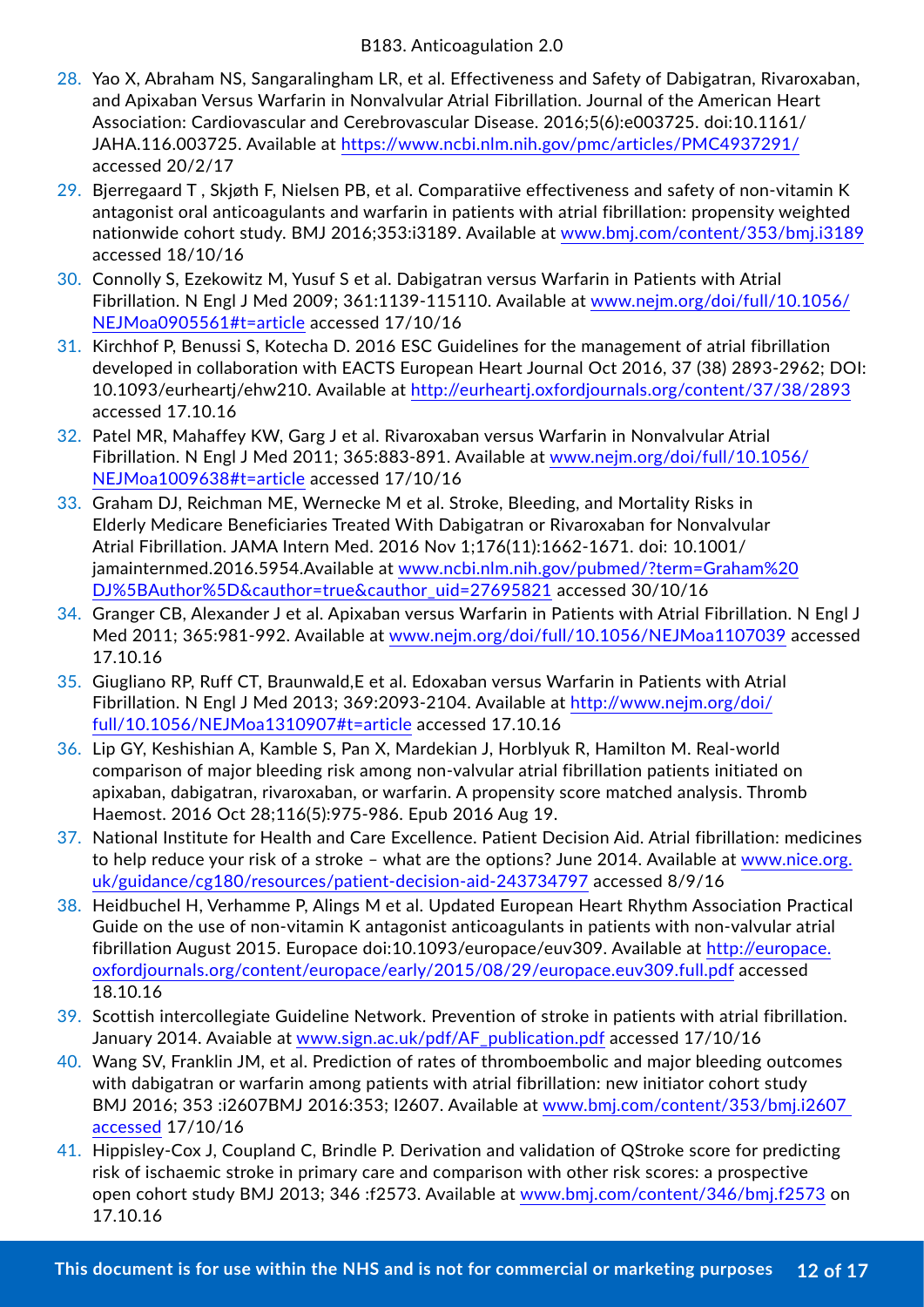- 42. Hippisley-Cox J, Coupland C. Predicting risk of upper gastrointestinal bleed and intracranial bleed with anticoagulants: cohort study to derive and validate the QBleed scores BMJ 2014; 349 :g4606. Available at <http://www.bmj.com/content/349/bmj.g4606> accessed 17/10/16
- 43. Medicines and Healthcare Products Regulatory Agencey. New oral anticoagulants apixaban (Eliquis▼), dabigatran (Pradaxa) and rivaroxaban (Xarelto▼)September 2016. Available at [www.](http://www.gov.uk/drug-safety-update/new-oral-anticoagulants-apixaban-eliquis-dabigatran-pradaxa-and-rivaro) [gov.uk/drug-safety-update/new-oral-anticoagulants-apixaban-eliquis-dabigatran-pradaxa-and](http://www.gov.uk/drug-safety-update/new-oral-anticoagulants-apixaban-eliquis-dabigatran-pradaxa-and-rivaro)[rivaroxaban-xarelto](http://www.gov.uk/drug-safety-update/new-oral-anticoagulants-apixaban-eliquis-dabigatran-pradaxa-and-rivaro) accessed 17/10/16
- 44. National Institute for Health and Care Excellence. Technology appraisal 327. Chronic kidney disease in adults: assessment and management. July 2014. Available at [https://www.nice.](https://www.nice.org.uk/guidance/cg182/resources/chronic-kidney-disease-in-adults-assessment-and-man) [org.uk/guidance/cg182/resources/chronic-kidney-disease-in-adults-assessment-and](https://www.nice.org.uk/guidance/cg182/resources/chronic-kidney-disease-in-adults-assessment-and-man)[management-35109809343205](https://www.nice.org.uk/guidance/cg182/resources/chronic-kidney-disease-in-adults-assessment-and-man) accessed 8/9/16
- 45. London Medicines Evaluation Network. A summary of new antidotes to New Oral Anticoagulants (NOAC's) and antidotes to NOAC's currently in development, which could impact NOAC use in the future. February 2016. Available via<http://www.sps.nhs.uk>/ accessed 8/9/16
- 46. Kearon C, Akl EA. Duration of anticoagulant therapy for deep vein thrombosis and pulmonary embolism. Blood Mar 2014, 123 (12) 1794-1801; Available at [www.bloodjournal.org/](http://www.bloodjournal.org/content/123/12/1794?sso-checked=true) [content/123/12/1794?sso-checked=true](http://www.bloodjournal.org/content/123/12/1794?sso-checked=true) accessed 8/9/16
- 47. Graham DL, Reichmann ME, Wernecke M et al. Stroke, Bleeding, and Mortality Risks in Elderly Medicare Beneficiaries Treated With Dabigatran or Rivaroxaban for Nonvalvular Atrial Fibrillation. JAMA Intern Med. doi:10.1001/jamainternmed.2016.5954
- 48. NHS England. 2016/17 General Medical Services (GMS) contract Quality and Outcomes Framework (QOF). Guidance for GMS contract 2016/17. April 2016 [http://www.nhsemployers.](http://www.nhsemployers.org/~/media/Employers/Documents/Primary%20care%20contracts/QOF/2016-17/2016-) [org/~/media/Employers/Documents/Primary%20care%20contracts/QOF/2016-17/2016-17%20](http://www.nhsemployers.org/~/media/Employers/Documents/Primary%20care%20contracts/QOF/2016-17/2016-) [QOF%20guidance%20documents.pdf](http://www.nhsemployers.org/~/media/Employers/Documents/Primary%20care%20contracts/QOF/2016-17/2016-) accessed 17.10.16
- 49. Prescription Pricing Division (PPD). NHS Business Services Authority. Drug Tariff August 2017. Available via [www.nhsbsa.nhs.uk](http://www.nhsbsa.nhs.uk) accessed 31/07/17.

## **Additional PrescQIPP resources**





Briefing **Implementation resources** 

Available here: <https://www.prescqipp.info/b183-anticoagulation/category/400-anticoagulation>



Data pack

Available here: [https://pdata.uk/#/views/B183\\_Anticoagulation/FrontPage?:iid=1](https://pdata.uk/#/views/B183_Anticoagulation/FrontPage?:iid=1)

**Information compiled by Anita Hunjan, PrescQIPP CIC, September 2017 and reviewed by Katie Taylor, Senior Medicines Evidence Reviewer, October 2017.**

**Non-subscriber publication February 2017.**

**Contact** [help@prescqipp.info](mailto:help%40prescqipp.info?subject=) **with any queries or comments related to the content of this document.**

This document represents the view of PrescQIPP CIC at the time of publication, which was arrived at after careful consideration of the referenced evidence, and in accordance with PrescQIPP's quality assurance framework.

The use and application of this guidance does not override the individual responsibility of health and social care professionals to make decisions appropriate to local need and the circumstances of individual patients (in consultation with the patient and/or guardian or carer). [Terms and conditions](https://www.prescqipp.info/terms-and-conditions/info/terms-and-conditions)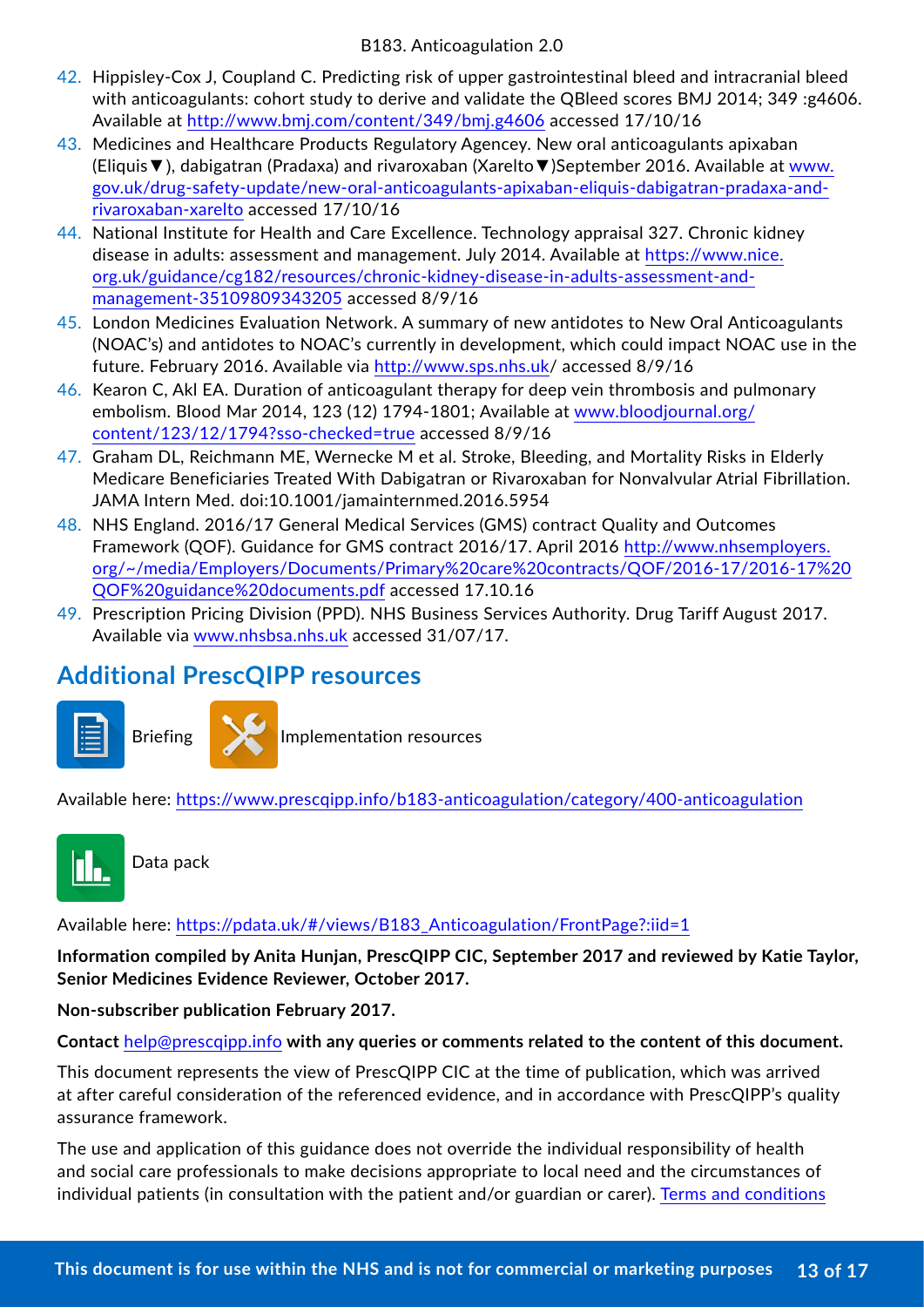# **Appendix 1: International normalised ratio (INR) testing and monitoring**

The NICE anticoagulation commissioning guide states that anticoagulation therapy services can be delivered in a number of different ways, and that mixed models of provision may be needed across a local health region. This could include full service provision in secondary or primary care, shared provision, domiciliary provision and selfmanagement.1 A report by the anti-coagulant self-monitoring alliance, states that a wide variety of mechanisms are used to commission and fund the service: block contract, payment by results (PbR), local enhanced services, local tariffs, cost per case, any qualified provider, or a combination of these.2 Services may be managed by a range of healthcare professionals including nurses, pharmacists and general practitioners. The most common arrangement made by CCGs is to have a mixture of commissioning provision.<sup>2</sup>

### **INR monitoring**

Healthcare organisations need to take steps to manage the risks associated with the prescribing, dispensing and administering of anticoagulants in line with NPSA alert 2007.<sup>3</sup>

Practices should ensure that patients' records clearly indicate the location of monitoring. The following read- codes apply:

- Anticoagulation monitoring secondary care (66QC)
- Anticoagulation monitoring primary care (66QD)
- Self-monitoring of INR (66QE)

The need for continuation of therapy is reviewed regularly with an annual risk assessment. The following read-code applies:

• Annual risk assessment (66Q2)

### **INR target**

Guidelines on oral anticoagulation with warfarin, published by the British Committee for Standards in Haematology outline the process for INR monitoring for those receiving warfarin.<sup>4</sup> Table 1 documents the INR targets.

| <b>Target INR</b> | <b>Condition</b>                                                                                                                |
|-------------------|---------------------------------------------------------------------------------------------------------------------------------|
|                   | DVT or PE                                                                                                                       |
|                   | AF                                                                                                                              |
|                   | Antiphospholipid syndrome                                                                                                       |
|                   | Cardioversion                                                                                                                   |
|                   | Dilated cardiomyopathy                                                                                                          |
|                   | Mitral stenosis or regurgitation                                                                                                |
|                   | Bioprosthesis in the mitral position should receive three months of anticoagulation                                             |
| 2.5               | Bioprosthetic valve and a history of systemic embolism should have at least<br>three months of anticoagulation                  |
|                   | Bioprosthetic valve and left atrial thrombus at surgery should receive warfarin until<br>the clot has resolved                  |
|                   | Bioprosthetic valves and other prothrombotic risk factors, such as atrial fibrillation<br>and low ventricular ejection fraction |
|                   | Acute arterial embolism requiring embolectomy                                                                                   |
|                   | Myocardial infarction                                                                                                           |

### **Table 1: Target INRs4**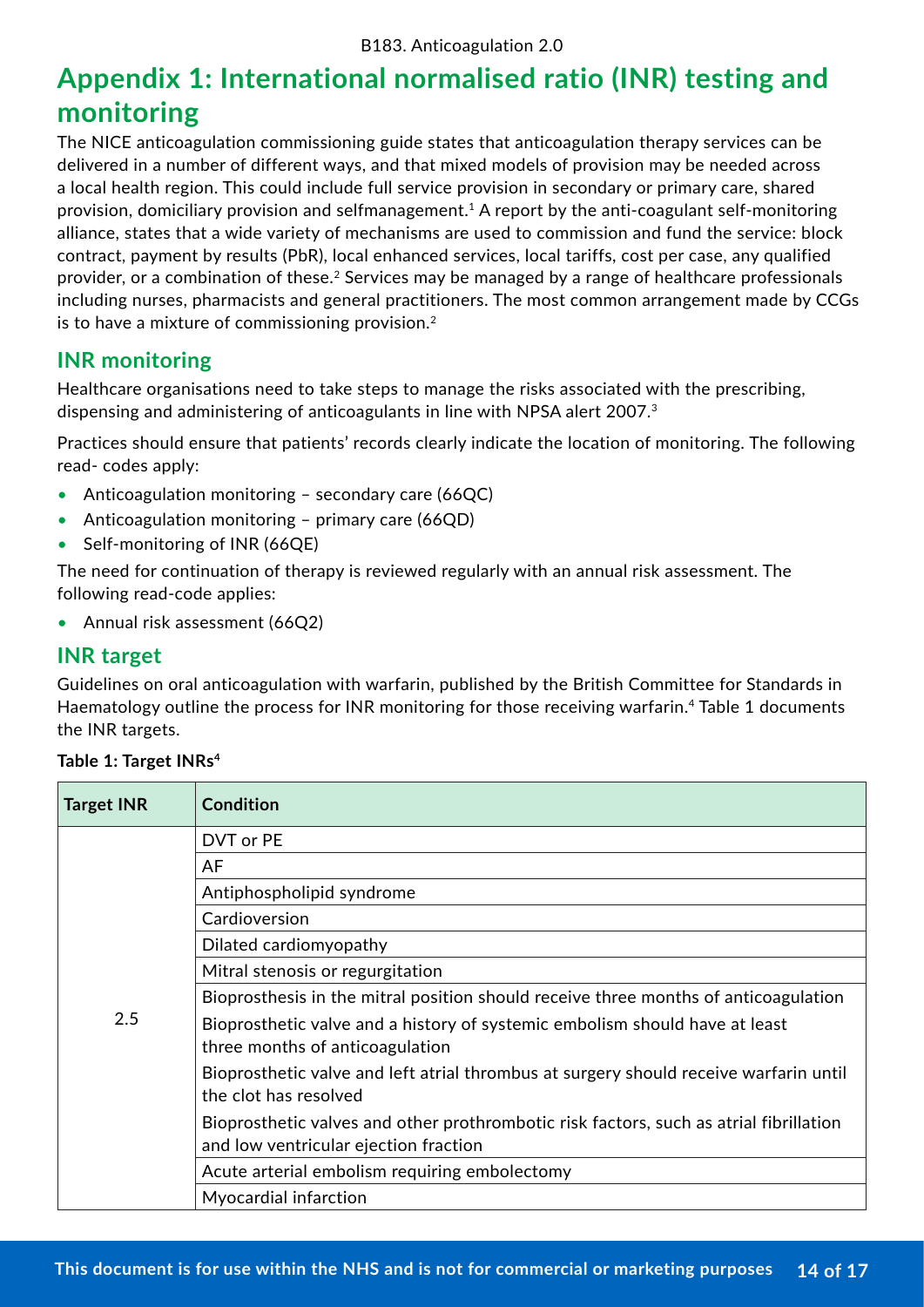| <b>Target INR</b> |                            |                                 | <b>Condition</b>                                                                                                                           |  |
|-------------------|----------------------------|---------------------------------|--------------------------------------------------------------------------------------------------------------------------------------------|--|
| 3.5               |                            |                                 | Recurrent VTE whilst anticoagulated and within<br>the therapeutic range                                                                    |  |
| Prosthesis        | <b>INR</b> target          | <b>INR</b> target               | Mechanical prosthetic heart valves<br>The recommended target INR depends on the                                                            |  |
| thrombogenicity   | No patient<br>risk factors | Patient related<br>risk factors | type and location of the valve, and patient-<br>related risk factors fro thrombosis which<br>include:                                      |  |
| Low               | 2.5                        | 3.0                             | Mitral, tricuspid or pulmonary position<br>$\bullet$<br>Previous arterial thromboembolism<br>$\bullet$<br>Atrial fibrillation<br>$\bullet$ |  |
| Medium            | 3.0                        | 3.5                             | Left atrium diameter > 50 mm<br>$\bullet$<br>Mitral stenosis of any degree<br>$\bullet$                                                    |  |
| High              | 3.5                        | 3.5                             | Left ventricular ejection fraction <35%<br>$\bullet$<br>Left atrial dense spontaneous echo<br>$\bullet$<br>contrast.                       |  |

The NICE clinical knowledge summary for oral anticoagulation states that the INR can be most accurately measured in venous blood samples, but that capillary blood samples are also used because they are more convenient. People being tested should receive a written copy of their INR result including any necessary dose adjustments and a date for the next check. $5$ 

The summary states that the INR should be measured daily, or on alternate days, until it is within the therapeutic range (usually between 2.0 and 3.0, ideally 2.5) on two consecutive occasions then twice weekly for 1–2 weeks, followed by weekly measurements until the INR is stable within the therapeutic range thereafter, depending on the stability of the INR, at longer intervals (for example, up to every 12 weeks, if agreed locally).

More frequent monitoring of the INR is recommended for patients:

- At risk of overcoagulation or bleeding, or
- Those having problems adhering to treatment
- Increased risk of bleeding
- People on high intensity anticoagulation (INR > 4.0)
- Age 65 years or over; highly variable INRs
- History of gastrointestinal bleeding
- Uncontrolled hypertension
- Cerebrovascular disease
- Serious heart disease
- Risk of falling
- Thrombocytopenia
- Anaemia, or coagulation disorders
- Malignancy
- Trauma
- Renal insufficiency
- Morbidity changes (such as intercurrent illness, or exacerbations of chronic conditions)
- Have changed their medication (for example, when starting or stopping prescribed or over-thecounter medicines).

Intravenous drug users, and people with hepatitis B, hepatitis C, or HIV, may be referred to a specialist clinic according to local arrangements.5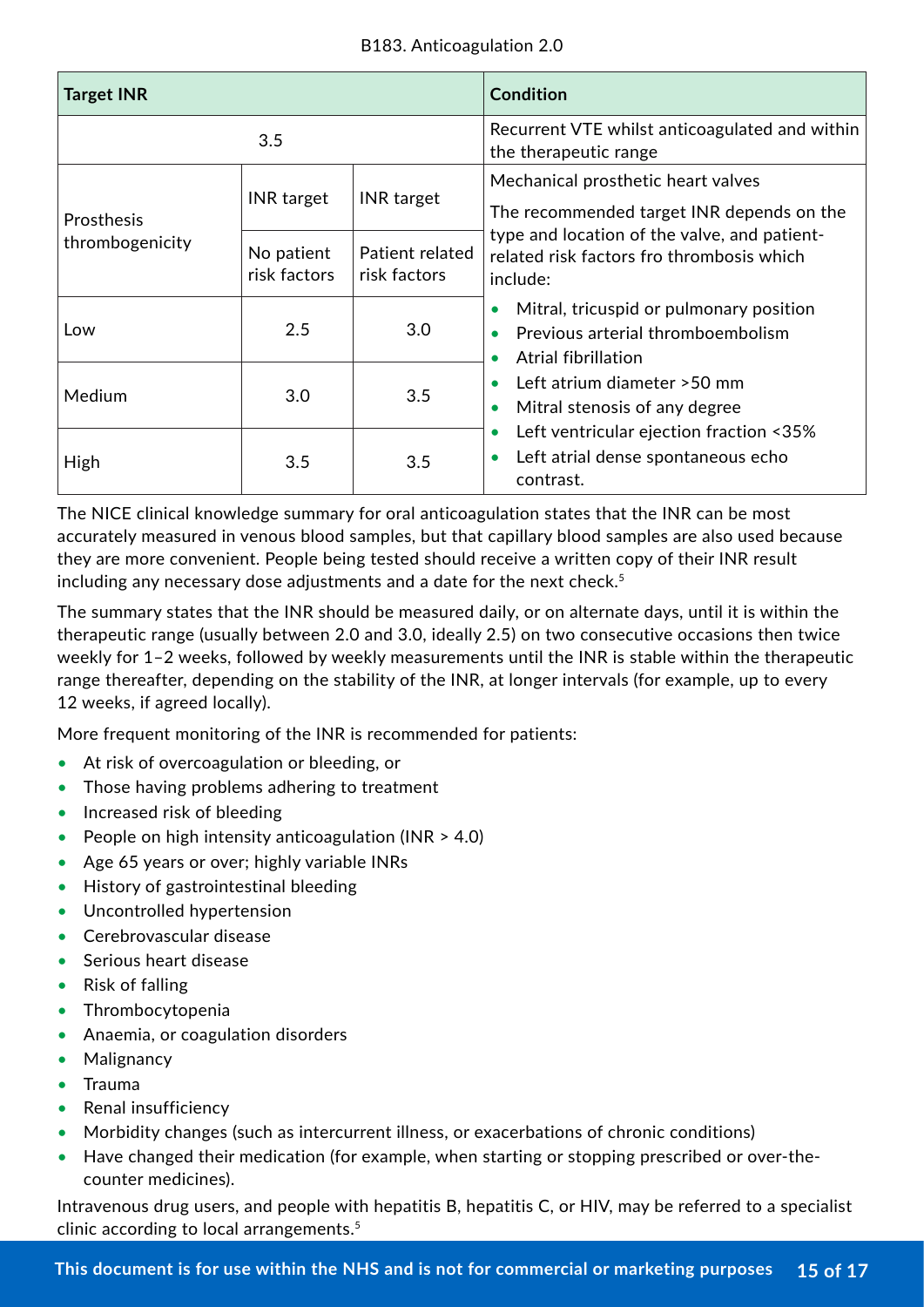# **Self-monitoring**

Self-monitoring refers to monitoring by two different methods of care: self-testing and self-managing. Both methods are based on the INR.

- Self-testing refers to the user doing the INR test themselves and then contacting their healthcare professional with the reading for advice on any change to the dosage of the anticoagulant that may be needed.
- Self-managing refers to the user doing the INR test themselves and then selfadjusting the dosage of their anticoagulant medication by following an agreed care protocol.<sup>6</sup>

NICE has developed diagnostics guidance on self-monitoring coagulation status in people on long term vitamin K antagonist therapy who have atrial fibrillation or heart valve disease using point-of-care coagulometers. After an extensive review of the available evidence NICE have determined that pointof-care INR monitors (Coaguckeck XS system and INRatio2 PT/INR monitor) are safe to use. Evidence indicates that the precision and accuracy of both monitors are comparable to laboratory-based INR testing.6

Currently, only Coagucheck XS system (test strips) is available; the INRatio2 PT/INR monitor is no longer available on the NHS.<sup>6</sup>

The CoaguChek XS system is recommended if:

- The person prefers this form of testing.
- The person or their carer is both physically and cognitively able to self-monitor effectively.
- Patients and carers should be trained on the effective use of the CoaguChek XS system and clinicians involved in their care should regularly review their ability to self-monitor.
- Equipment for self-monitoring should be regularly checked using reliable quality control procedures, and by testing patients' equipment against a healthcare professional's coagulometer which is checked in line with an external quality assurance scheme. Ensure accurate patient records are kept and shared appropriately.
- For people who may have difficulty with or who are unable to selfmonitor, such as children or people with disabilities, their carers should be considered to help with self-monitoring.<sup>6</sup>

NICE states that the use of these coagulometers may reduce the frequency of visits to hospital or clinics for patients and enable them to be monitored more regularly. This may improve health outcomes by enabling the dose of therapy to be adjusted more accurately, thereby avoiding adverse events that can result from an over or underdose of long term vitamin K antagonist therapy, such as stroke and major haemorrhage. In 2012, the anticoagulation alliance stated that here are more than 1.2 million people in the UK on warfarin therapy, of whom fewer than two per cent benefit from self-monitoring of their International Normalised Ratio (INR) level.<sup>2</sup>

Coagulometers are not currently available on the NHS but may be self-funded or donated by charities. Documented agreements between the patient and the anticoagulant service/relevant clinician should be considered. Box 1 gives an example.